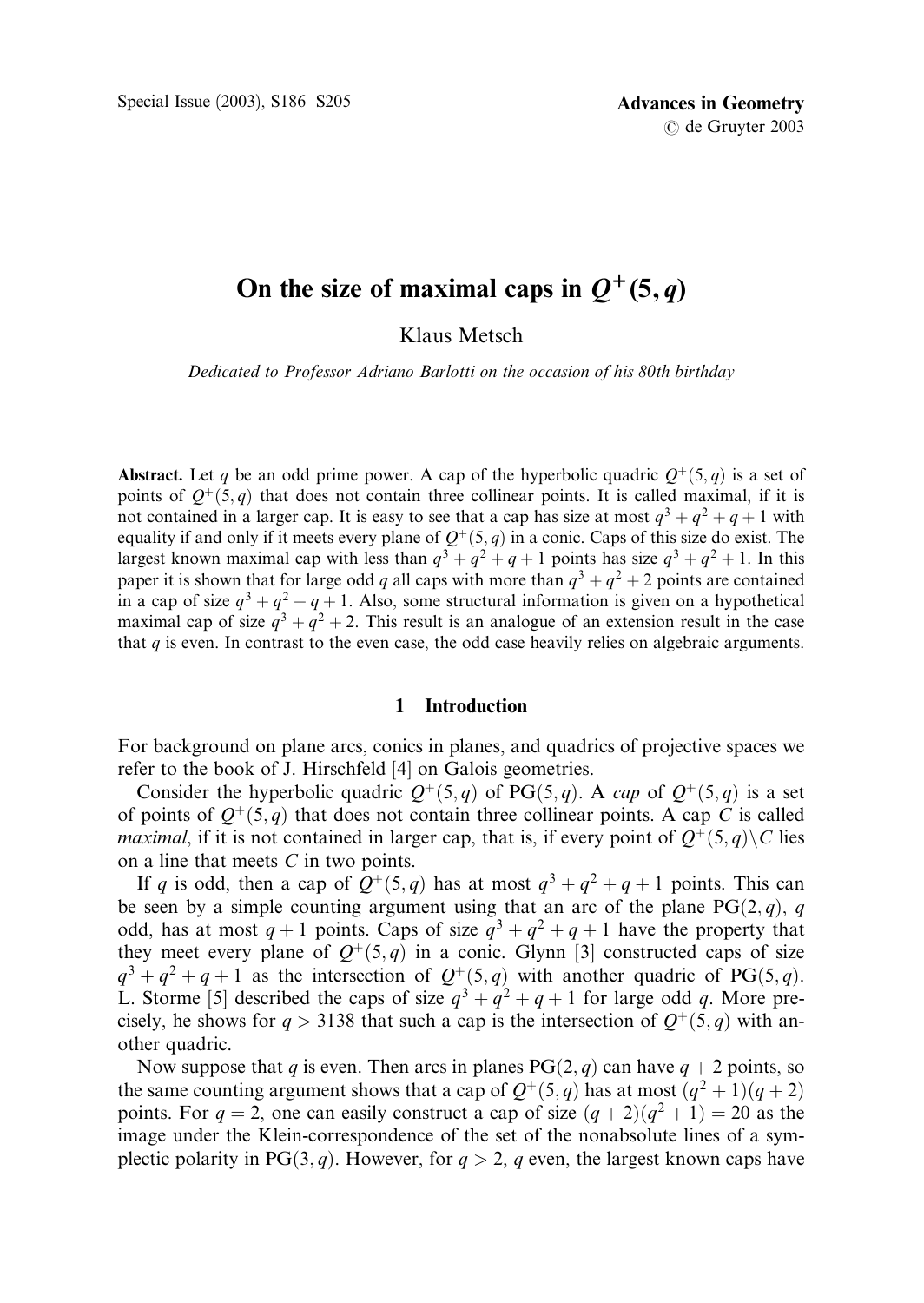$q + 1$  points less; it is also known that every cap with more than  $(q^2 + 1)(q + 2)$  $q-1$  points can be extended to a cap with  $(q^2+1)(q+2)$  points. This extension result has been proved by Ebert, Szönyi and Metsch [2]. So, for  $q > 2$  even the open question is whether or not there exists a cap with  $(q^2 + 1)(q + 2)$  points.

It is the purpose of this paper to prove an extension result for caps in the case  $q$ odd, which is in a way similar to the one in the even case. It was my hope to determine the largest size of a cap that is not contained in a cap of size  $q^3 + q^2 + q + 1$ . There exists an example with  $q^3 + q^2 + 1$  points, which is due to L. Storme. The following theorem, which will be proved in this paper, misses this example only by one.

**Theorem 1.1.** Every cap of  $Q^+(5,q)$ , q odd, q > 4363, with more than  $q^3 + q^2 + 2$ points is contained in a cap of size  $q^3 + q^2 + q + 1$  of  $Q^+(5, q)$ .

The methods developed to prove this theorem give a lot of information on the structure of a hypothetical maximal cap with  $q^3 + q^2 + 2$  points. The information is collected in the next result.

**Theorem 1.2.** Suppose that there exists a maximal cap C of  $Q^+(5,q)$ , q odd, with  $q^3 + q^2 + 2$  points. If  $q > 4363$ , then one of the following two cases occurs.

- (a) There exists a line h of  $Q^+(5, q)$  with  $|h \cap C| = 2$ . The two planes of  $Q^+(5, q)$  on h meet C only in the two points of  $h \cap C$ . Every other plane of  $Q^+(5, q)$  on one of the  $q-1$  points P of  $h\setminus C$  meets C in a q-arc that can be extended to a conic by adjoining P. All other planes of  $Q^+(5, q)$  meet C in a conic.
- (b) There exists a point  $P \in C$  with the following properties. A plane  $\pi$  of  $Q^+(5, q)$  that contains P meets C in two points. The other planes of  $Q^+(5, q)$  meet C in a conic.

The proof of the second theorem shows even more, which might be used to show that C is almost (that is except for some points) the intersection of  $Q^+(5, q)$  with another quadric Q. Some local results in the present paper in combination with the techniques developed by L. Storme in [5] might show this. I did not try to do so, since I was neither able to show that such an intersection of quadrics leads to a maximal cap with  $q^3 + q^2 + 2$  points, nor could I show that this is not possible.

We remark that both theorems can be translated via the Klein-correspondence to results in  $PG(3, q)$ . We also like to mention that the proof of the above mentioned extension result in the even case uses purely combinatorial arguments, whereas the proofs of these two theorems rely on algebraic arguments. The arguments in Section 3 are inspired by the method L. Storme used in [5].

# 2 The example

The example discussed below is due to L. Storme. Consider in  $PG(3, q)$  the two ovoids  $\mathcal O$  and  $E$  defined by the following quadratic forms:

$$
f_{\mathcal{C}} = x_0^2 + bx_0x_1 + x_1^2 + x_2x_3,
$$
  

$$
f_E = x_0^2 + bx_0x_1 + x_1^2 + x_2x_3 + x_3^2.
$$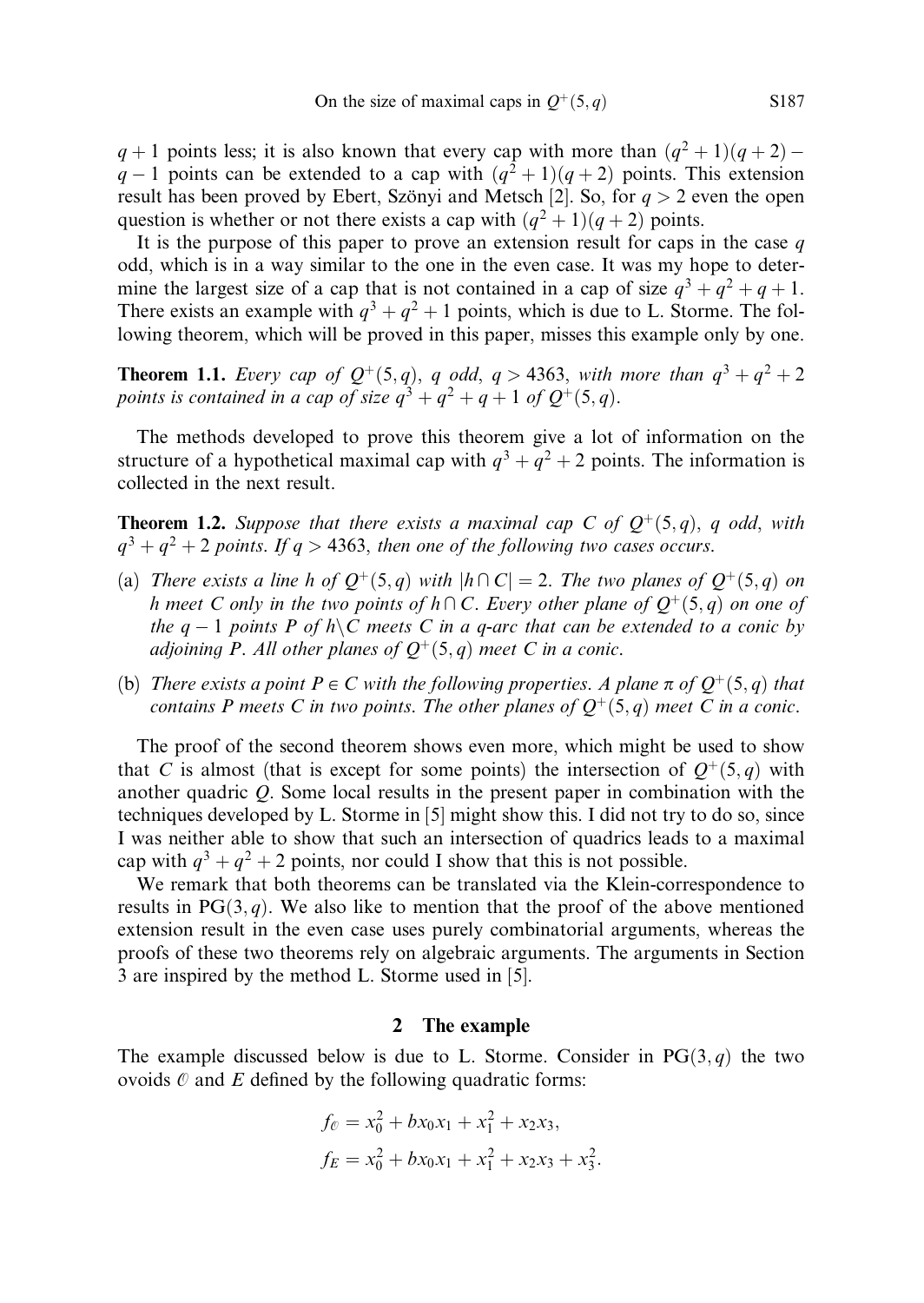These are two ovoids from a pencil of ovoids of type 1(i) given in Table 2 of [1]. The two quadrics share exactly one point O, namely the one generated by  $(0, 0, 1, 0)$ . They also have the same tangent plane in Q. While these two ovoids have all their tangents in common when q is even, they share only the  $q + 1$  tangents in O when  $q$  is odd. In any case, there exists exactly one plane that is a tangent plane to both ovoids, and this is the tangent plane on  $Q$ . Using these properties, it is easy to see that every point P with  $P \notin \mathcal{O}$  lies on a line l that is a secant of  $\mathcal{O}$  but not a secant of  $E$ .

Now we go to the hyperbolic quadric  $Q^+(5, q)$  defined by a quadratic form in PG $(5, q)$ . Choose a solid  $\Gamma$  such that  $E := \Gamma \cap Q^+(5, q)$  is an ovoid of  $\Gamma$ . Let  $\emptyset$  be an ovoid such that E and O are related as above. Then  $|\mathcal{O} \cap E| = 1$  and every point of  $\Gamma \backslash \mathcal{O}$  lies on a line that meets  $\mathcal O$  in two points and in E in at most one point.

Let  $\tau$  be the polarity associated to  $Q^+(5, q)$ . Then  $h := \Gamma^{\tau}$  is a line that is skew to  $\Gamma$  and has no point in  $O^+(5, q)$ . For points  $P \in E$ , the plane  $\langle P, h \rangle$  meets  $O^+(5, q)$ only in P, while for points  $P \in \Gamma \backslash E$ , the plane  $\langle P, h \rangle$  meets  $Q^+(5, q)$  in a conic. Let Q be the point of  $\mathcal{O} \cap E$ . Let C be the set consisting of the point Q and of the points of the conics  $Q^+(5,q) \cap \pi$  for the planes  $\pi = \langle P, h \rangle$  with  $P \in \mathbb{C} \setminus \{Q\}$ . Then  $|C| =$  $1 + q^2(q + 1)$ . As  $\emptyset$  is an ovoid, no three of the planes  $\langle h, P \rangle$  with  $P \in \mathcal{O}$  are contained together in a 3-space. This implies that C is a cap of  $Q^+(5, q)$ .

Now we show that C is a maximal cap of  $Q^+(5, q)$ . To see this, consider a point X of  $Q^+(5, q)\setminus C$ . We show that X lies on a line that meets C in two points. The plane  $\tau := \langle h, X \rangle$  meets  $\Gamma$  in a point R that is not in  $\mathcal{O}$ . Then R lies on a line l of  $\Gamma$  that meets  $\emptyset$  in two points  $P_1$  and  $P_2$ , and that meets E in at most one point. If  $\sigma$  is the polarity of  $\Gamma$  associated with the ovoid E, then  $l^{\sigma} = l^{\tau} \cap \Gamma$ , as  $E = \Gamma \cap Q^{+}(5, q)$ . As l is not a secant of E, the line  $l' := l^{\sigma}$  is a tangent or a secant of E. As  $l' \subseteq l^{\tau}$  and  $h =$  $\Gamma^{\tau} \subseteq (l')^{\tau}$ , the solid  $S := \langle l, h \rangle$  is contained in  $(l')^{\tau}$ . Thus  $(l')^{\tau} = S$ . As  $P_1, P_2 \in l$ , the conics  $C_1 := \langle P_1, h \rangle \cap Q^+(5, q)$  and  $C_2 := \langle P_2, h \rangle \cap Q^+(5, q)$  are contained in S. Note that these two conics are disjoint. From  $X \in \langle R, h \rangle$  and  $R \in \mathcal{V}$  we have  $X \in \langle l, h \rangle = S$ .

First consider the case that l' is a tangent of E. Then  $S = (l')^{\tau}$  meets  $Q^+(5, q)$  in a cone with a point vertex over a  $Q(2, q)$ . As the conics  $C_1$  and  $C_2$  are contained in S and are disjoint, it follows that every point of the cone  $S \cap Q^+(5, q)$  lies on a line that meets  $C_1$  and  $C_2$  in distinct points. This applies to X.

Now consider the case when l' is a secant of E. Then  $S = (l')^{\tau}$  meets  $Q^+(5, q)$  in a hyperbolic quadric  $H = Q^+(3, q)$ . As  $C_1$  and  $C_2$  are disjoint conics of this hyperbolic quadric  $H$ , every ruling line of  $H$  meets these conics in different points. Hence every point of  $S \cap Q^+(5, q) = H$  lies on a line that meets C in two points. Again this applies to  $X$ .

**Remark.** If  $q$  is even, then almost all of the above argument applies. There is a difference, when the plane  $\langle h, X \rangle$  meets  $\Gamma$  in a point of E. Then  $R = X$  and X is a point of E. In this case, every line of  $\Gamma$  on R that is not a secant of E is a tangent of E and hence a tangent of  $\mathcal O$ . Thus, it is not possible to find a line l on R that is a secant of  $\mathcal O$ but not of E. In fact, the  $q^2$  points of  $E \setminus \mathcal{O}$  can be adjoined to C, and the set  $C \cup E$  is a partial ovoid with  $q^2$  extra points:  $|C \cup E| = q^2 + 1 + q^2(q+1)$ . It was shown in [2]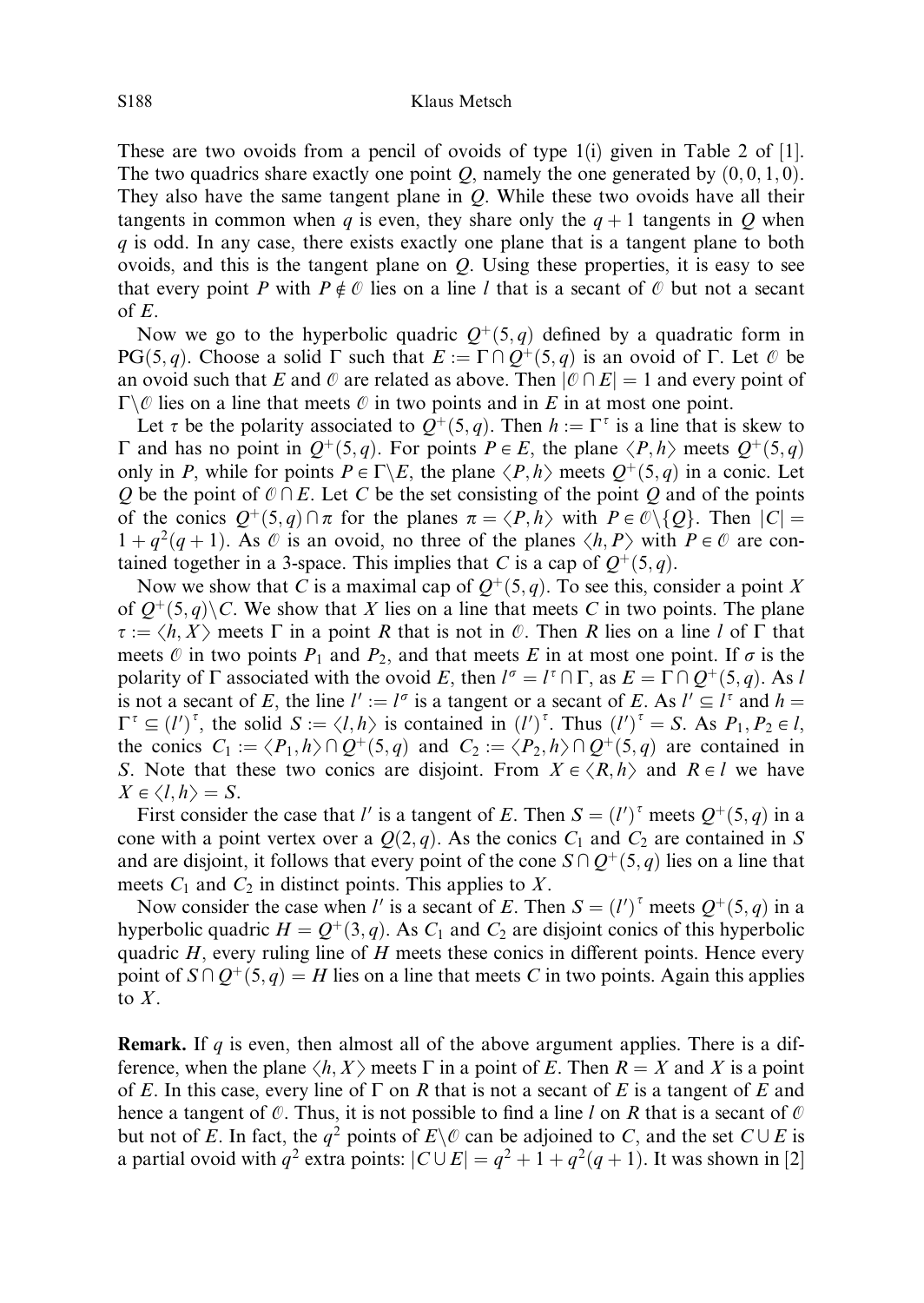that this cap is maximal. In fact, this is the largest cap of  $Q^+(5, q)$  that is known in the case when  $q > 2$  is even, cf. the introduction.

# 3 Results on conics

An arc of the plane  $PG(2, q)$  is a set of points such that every line contains at most two of the points in the set. A *secant* of an arc is a line that meets it in two points. A tangent of an arc is a line that meets it in exactly one point.

A conic of  $PG(2, q)$  can be defined by a quadratic form (see [4] for a precise definition). When q is odd, then every point P that is not in the conic C of  $PG(2, q)$  either lies on two tangents and  $\frac{1}{2}(q-1)$  secants and is called an *external point* of C, or lies on no tangent and  $\frac{1}{2}(q + \tilde{1})$  secants and is called an *internal point* of C. The following two famous theorems are due to Segre. A proof may be found in Hirschfeld [4].

**Result 3.1.** An arc of  $PG(2,q)$ , q odd, has at most  $q + 1$  points with equality if and only if it is a conic.

**Result 3.2.** Every arc of PG(2, q), q odd, with more than  $q - \frac{1}{4}\sqrt{q} + \frac{7}{4}$  points is contained in a conic.

**Lemma 3.3.** (a) Two different conics of  $PG(2,q)$  share at most four points. (b) Let C be a conic and B an arc of  $PG(2, q)$ . If  $|B \cap C| > \frac{1}{2}(q + 3)$ , then  $B \subseteq C$ .

*Proof.* For (a) see [4]. For (b) suppose that B contains a point P that is not in C. Then P lies on  $\frac{1}{2}(q-1)$  or  $\frac{1}{2}(q+1)$  secants of C. As  $P \in B$ , we find on each of these secants a point of C that is not in B. Thus  $|B \cap C| \leq |C| - \frac{1}{2}(q-1) = \frac{1}{2}(q+3)$ .

Consider a conic C of PG $(2, q)$ , q odd. Embed PG $(2, q)$  in PG $(2, q^2)$ . Then C lies in a unique conic  $\overline{C}$  of PG $(2, q^2)$ . This conic may defined in PG $(2, q^2)$  by the quadratic form that defines C in PG $(2, q)$ . Consider a point R of PG $(2, q)$  that is not in C. Then R might be an external or internal point of C. However in  $PG(2, q^2)$ , the point R is an external point of  $\overline{C}$  and thus lies on two tangents  $t_1$  and  $t_2$  of  $\overline{C}$ . These lines belong to  $PG(2, q)$  if and only if R is an external point of C. In the case when R in an internal point of C, these lines do not belong to  $PG(2,q)$ ; we call them the tangents of C to R in a quadratic extension of  $PG(2, q)$ .

The next result can be deduced from a paper of L. Storme [5].

**Lemma 3.4.** Let C and C' be two conics of  $PG(2,q)$ ,  $q > 16$ , and let R be a point not contained in  $C \cup C'$ . Then the number s of lines on R that are secant to both conics satisfies one of the following:

(i) 
$$
s = 0
$$
,  $s = \frac{(q-1)}{2}$  or  $s = \frac{(q+1)}{2}$ ,  
\n(ii)  $\frac{q-3\sqrt{q}}{4} \le s \le \frac{q+3\sqrt{q}}{4}$ .

Moreover, the first case can occur only if  $R$  is an external point of both conics and if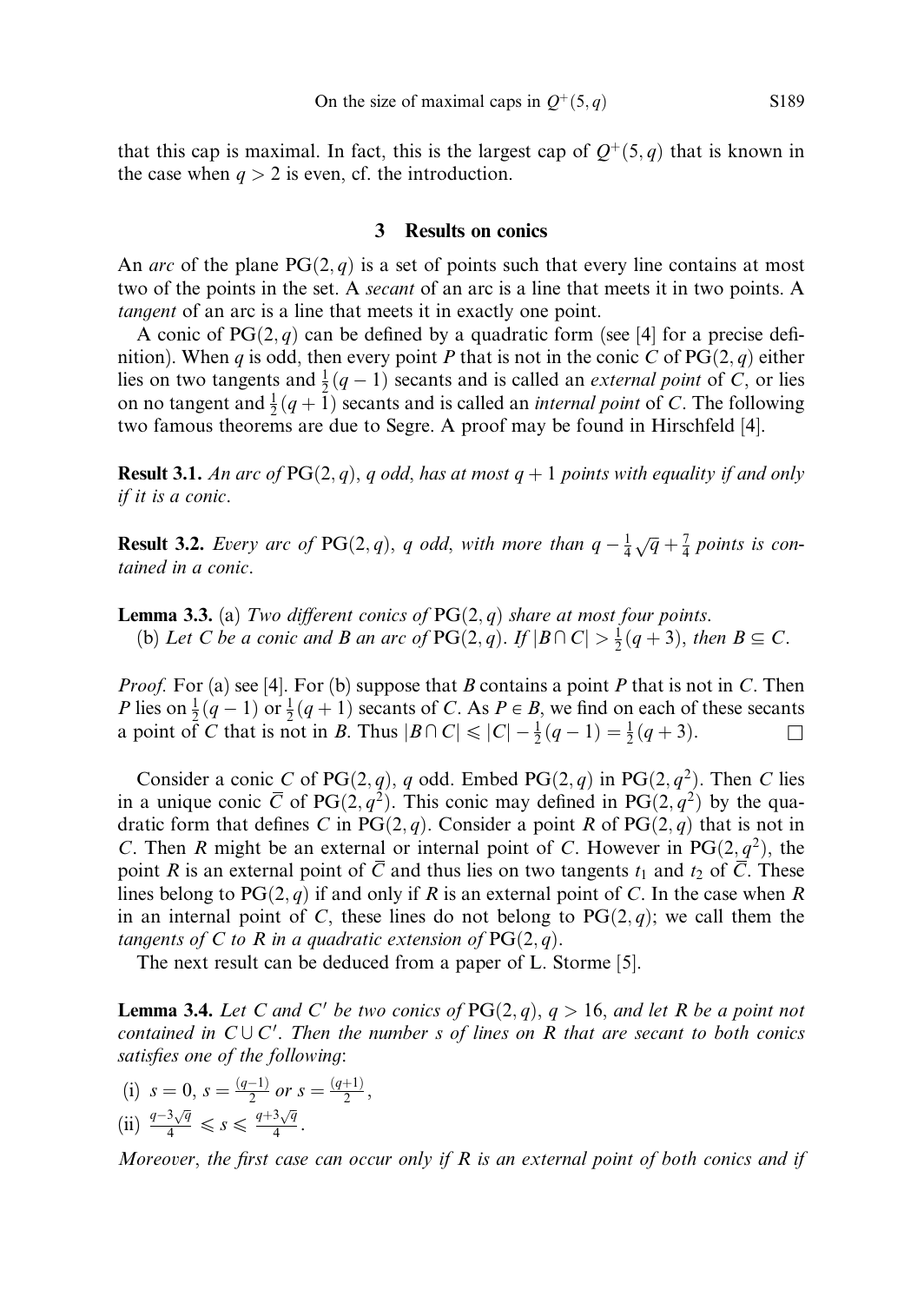both conics have the same tangents through  $R$ , or if  $R$  is internal point of both conics and if the conics have the same tangents in a quadratic extension of  $PG(2,q)$ .

We will need this result in the following situation. Consider in  $PG(4, q)$  a cone with a point vertex R over a  $Q^+(3, q)$ . We denote this quadric by  $RO^+(3, q)$ . It contains  $2(q + 1)$  planes that can be called *Greek* and *Latin* planes, such that there are  $q + 1$ Greek planes and  $q + 1$  Latin planes, such that different planes of the same type meet in R, while planes of different types meet in a line on R. Consider two Greek planes  $\pi$ and  $\pi'$ , a conic C of  $\pi$  with  $R \notin C$ , and a conic C' of  $\pi'$  with  $R \notin C'$ .

Consider a projective collineation  $\kappa$  of PG(4, q) with  $\pi^k = \pi'$  and  $\tau^k = \tau$  for all Latin planes  $\tau$ . Then for every Latin plane  $\tau$  the line  $\tau \cap \pi$  is mapped to the line  $\tau \cap \pi'$ .

Extend PG $(4, q)$  to PG $(4, q^2)$ . The form that defines  $RQ^+(3, q)$  defines in PG $(4, q^2)$ a quadric  $RQ^+(3, q^2)$  with  $RQ^+(3, q^2) \cap PG(4, q) = RQ^+(3, q)$ . This quadric has  $q^2 + 1$  Latin and Greek planes. The projective collineation  $\kappa$  extends uniquely to a projective collineation  $\bar{\kappa}$  of PG(4,  $q^2$ ). Also  $\bar{\kappa}$  fixes each of the  $q^2 + 1$  Latin planes of  $RO+(3, q^2)$ .

In PG(4,  $q^2$ ), the plane  $\pi$  spans a plane  $\bar{\pi}$ , and the conic C is contained in a unique conic  $\overline{C}$  of  $\overline{\pi}$ . Though R may be an internal or external point of C, it is always an external point of  $\overline{C}$ . Thus, it lies on two tangents of  $\overline{C}$ . These tangents lie in unique Latin planes of  $RQ^+(3, q^2)$ . We call these the two Latin tangent planes of the conic C. Denote by  $E(\pi)$  the set consisting of those of the  $q + 1$  the Latin planes of  $RQ^+(3, q)$ for which  $\tau \cap \pi$  is a secant of C. Then  $|E(\pi)| = \frac{1}{2}(q-1)$  or  $|E(\pi)| = \frac{1}{2}(q+1)$ . Use the same notation and teminology for  $E'$ .

Using the above isomorphism  $\kappa$  from  $\pi$  onto  $\pi'$ , Lemma 3.4 gives the following.

**Lemma 3.5.** In the above situation, if the two Latin tangents planes of  $C$  coincide with those of C', then  $E(\pi) = E(\pi')$  or  $E(\pi) \cap E(\pi') = \emptyset$ . If they do not coincide, then with those by C, then  $E(h) - E(\frac{q-3\sqrt{q}}{4}) \leq \frac{q+3\sqrt{q}}{4}$ .

**Lemma 3.6.** Consider in PG $(4, q)$  a quadric that is a cone with a point vertex R over a quadric  $Q^+(3, q)$ ; call its planes Greek and Latin planes as above.

Let Q be a second quadric of PG $(4, q)$  with  $R \notin Q$ . Suppose that  $\pi_1, \pi_2, \ldots, \pi_s, s \geq 3$ , are Greek planes such the sets  $C_i := \pi_i \cap Q$  are conics with the same Latin tangent planes.

(a) Suppose that R is an external point of each conic  $\pi_i \cap Q$ . Then there exist two skew lines that both meet each conic  $C_i$ .

(b) Suppose that R is an internal point of each conic  $\pi_i \cap C$ . Then there does not exist a Greek plane  $\pi$  on R for which  $\pi \cap Q$  is a conic such that R is an external point of  $\pi \cap C$ .

*Proof.* (a) In this part, we do not need to go to the quadratic extension. Let T be the subspace of PG $(4, q)$  that is perpendicular to R with respect to the quadric Q. As  $R \notin Q$ , the subspace T has dimension three and  $R \notin T$ . Let  $\tau_1$  and  $\tau_2$  be the common Latin tangent planes of all conics  $C_i$ . Then each line  $\tau_1 \cap \pi_i$  meets Q in a unique point  $A_i$ . As  $RA_i$  is a tangent,  $A_i$  lies in T. Thus all points  $A_i$  lie on the line  $\tau_1 \cap T$ . Similar, we find points  $B_i$  on the line  $\tau_2 \cap T$ .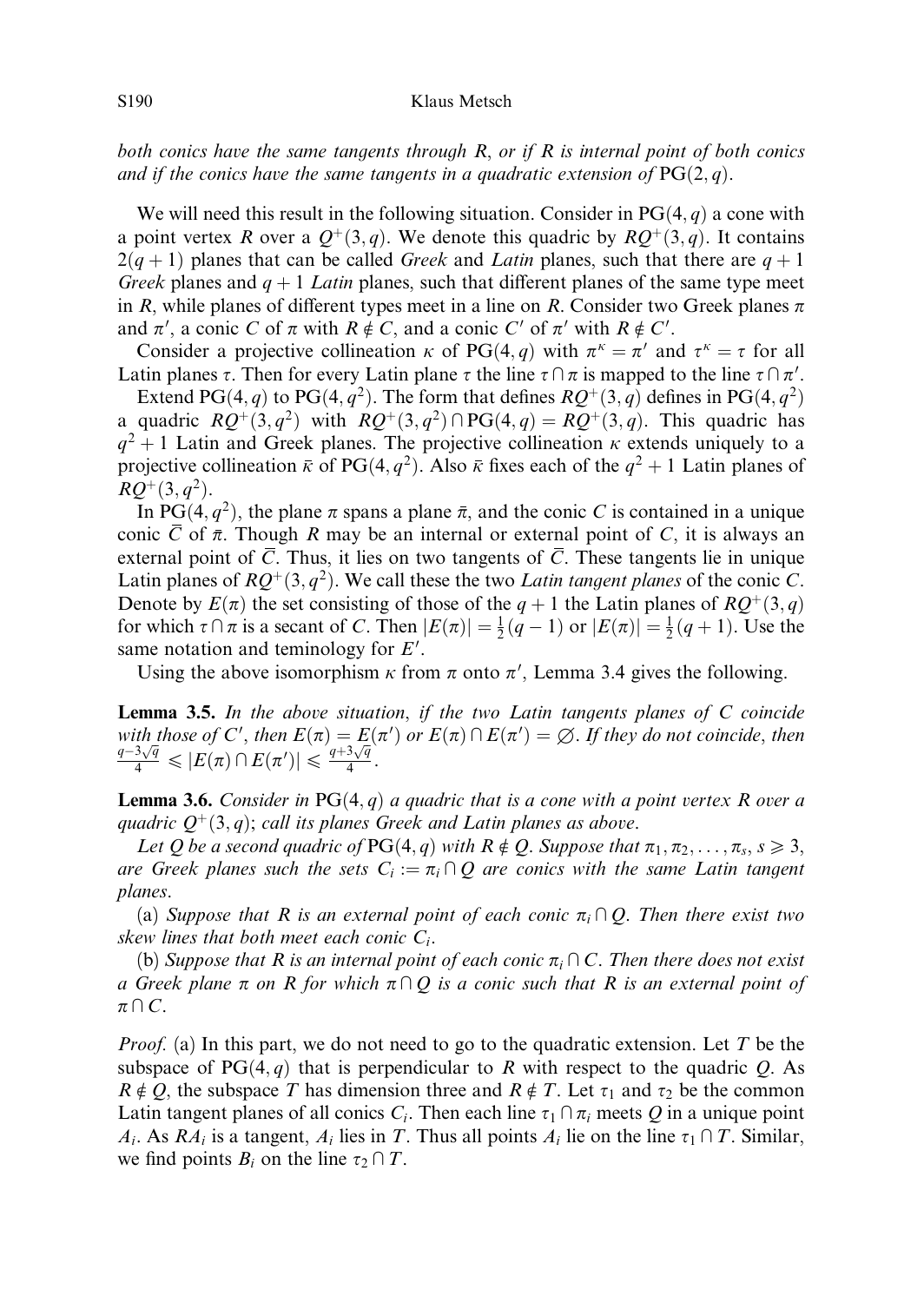(b) Now we have to go to the quadratic extension. The form defining  $Q$  defines in PG $(4, q^2)$  a quadric  $\overline{Q}$  with  $\overline{Q} \cap PG(4, q) = Q$ . Consider the 3-space  $\overline{T}$  of PG $(4, q^2)$ that is perpendicular to R with respect to the quadric  $\overline{Q}$ . As  $R \notin \overline{Q}$ , then  $\overline{T}$  has dimension three and  $R \notin \overline{T}$ . The Greek planes  $\pi_i$  span Greek planes  $\overline{\pi}_i$  of  $\overline{Q}$ . As  $C_i = \pi_i \cap Q$ is a conic,  $\overline{C}_i := \overline{\pi}_i \cap \overline{Q}$  is a conic of  $\overline{\pi}_i$ .

Let  $\tau_1$  and  $\tau_2$  be the two common Latin tangent planes of the conics  $\overline{C_i}$ . As in Part (a), the lines  $h_1 := \tau_1 \cap \overline{T}$  and  $h_2 := \tau_2 \cap \overline{T}$  contain at least s points of  $\overline{Q}$ . As  $s \ge 3$ , it follows that  $h_1$  and  $h_2$  are contained in  $\overline{Q}$ .

Let  $\pi$  be any Greek plane of  $RQ^+(3, q)$  for which  $C := \pi \cap Q$  is a conic. Extend  $\pi$  and C as above to  $\bar{\pi}$  and the conic  $\bar{C} := \bar{\pi} \cap \bar{Q}$ . Then  $\bar{\pi} \cap \bar{T}$  contains the point  $A := h_1 \cap \overline{\pi}$  of  $\overline{T}$ . Hence RA is a tangent of  $\overline{C}$ . As the Latin plane  $\tau_1 = \langle h_1, R \rangle$  does not belong to PG $(4, q)$  but only to PG $(4, q^2)$ , it follows that R is an internal point of the conic  $C = \pi \cap Q$ .

# 4 A local result

In the next section we shall study large caps in the hyperbolic quadric  $Q^+(5, q)$ . We shall see there that many tangent hyperplanes of  $Q^+(5, q)$  have the property that they meet the cap in a lot of points. It is the purpose of this section to derive local information on the intersection of the cap with such a tangent hyperplane.

Throughout this section, we consider in  $PG(4, q)$  a degenerate quadric that is a cone with a point vertex R over a  $Q^+(3,q)$ . We denote this quadric by  $RQ^+(3,q)$ . As in the last section we call the  $2(q + 1)$  planes contained in  $RQ^+(3, q)$  Greek or Latin planes. Notice that every 3-space of  $PG(4, q)$  not containing R meets Q in a hyperbolic quadric  $Q^+(3,q)$ . A cap of  $RQ^+(3,q)$  is a set of points of  $RQ^+(3,q)$ that does not contain three collinear points. We shall prove the following proposition.

**Proposition 4.1.** Suppose that C is a cap of  $RQ^+(3, q)$ , q odd, with at least  $q^2 + q + 2$ points and  $R \notin C$ . Suppose that some Greek or Latin plane meets C in a conic and that R is an external point of this conic. If  $q > 4363$ , then there exists a quadric Q of  $PG(4, q)$  with  $R \notin Q$  such that one of the following cases occurs.

- (a)  $C \subseteq Q$ . Also, every Greek and Latin plane on R meets Q in a conic.
- (b)  $C \subseteq Q$ . There is one Greek or Latin plane (w.l.o.g. a Greek plane)  $\pi_0$  such that  $|\pi_0 \cap C| = 2$  and such that  $h := \pi_0 \cap Q$  is a line. The other q Greek planes meet C in a conic. The two Latin planes that contain a point of  $h\cap C$  meet C in a conic. For the  $q-1$  Latin planes that meet h in point P with  $P \notin C$ , the set  $\pi \cap C$  is a q-arc and the set  $(\pi \cap C) \cup \{P\}$  is a conic. Every Greek and Latin plane other than  $\pi_0$  meets Q in a conic.
- (c) We have  $|C| \leq q^2 + q + 3$ . One Latin plane  $\tau_0$  and one Greek plane  $\pi_0$  meet Q in exactly one point. These two planes meet  $C$  in at most three points. Every other Greek and Latin plane  $\sigma$  has the properties that  $|\sigma\cap C| \in \{q, q + 1\}$ , that  $\sigma\cap C \subseteq$  $\sigma \cap Q$ , and that  $\sigma \cap Q$  is a conic.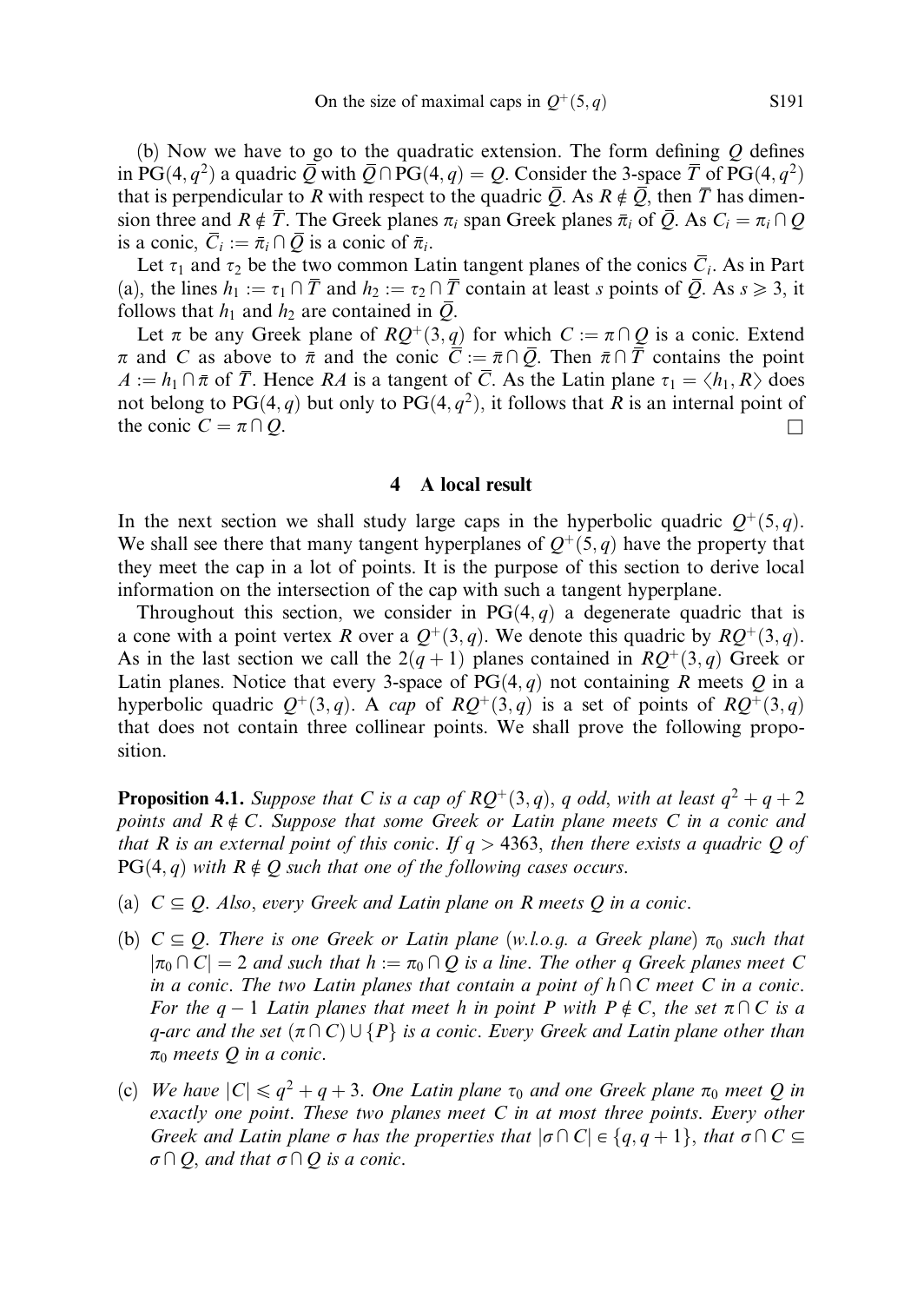## S192 Klaus Metsch

(d) We have  $|C| \leq q^2 + q + 12$ . Also R lies on a Greek plane  $\pi$  that satisfies  $\frac{1}{2}(q-5) \leqslant |\pi \cap C| \leqslant \frac{1}{2}(q+7)$  and for which the arc  $\pi \cap C$  is not contained in a conic.

The proof of this proposition is divided into several lemmas. Throughout this section we suppose that the hypotheses of the proposition are satisfied.

For every Greek or Latin plane  $\pi$ , the set  $\pi \cap C$  is an arc of  $\pi$ . Hence, by Result 3.1, we have  $|\pi \cap C| \leq q + 1$  with equality if and only if  $\pi \cap C$  is a conic. We put  $d_{\pi} := q + 1 - |\pi \cap C|$  and call  $d_{\pi}$  the *deficiency* of  $\pi$ . Define

$$
e := \frac{1}{4}(\sqrt{q} - 3)
$$
 and  $D := 4\sqrt{q} + 13$ .

**Lemma 4.2.** The sum of the deficiencies of the Greek planes is at most  $q - 1$ . More than  $q + 1 - D$  Greek planes meet C in more than  $q + 1 - e$  points. For these Greek planes  $\pi$ , the arc  $\pi \cap C$  is contained in a unique conic of  $\pi$ , which will be denoted by  $C_{\pi}$ . The same statement is true for the Latin planes, and also the same notation is used for the Latin planes.

*Proof.* If  $\pi_i$ ,  $i = 0, \ldots, q$ , are the Greek planes, then  $|C| = \sum |\pi_i \cap C| = (q+1)^2 - \sum d_i$  since  $R \notin C$ . As  $|C| > a^2 + q + 2$ , this gives  $\sum d_i \leq a_i - 1$ . Since  $(a_i - 1)/a \leq a_i$  $d_{\pi_i}$ , since  $R \notin C$ . As  $|C| \ge q^2 + q + 2$ , this gives  $\sum d_{\pi_i} \le q - 1$ . Since  $(q - 1)/e <$ D (use  $q > 4363$ ), it follows that less than D Greek planes meet C in  $q + 1 - e$  or less points. If the Greek plane  $\pi$  meets C in more than  $q + 1 - e$  points, then Lemmas 3.2 and 3.3 show that  $\pi \cap C$  is contained in a unique conic.

If  $\pi$  is a Greek plane, then we denote by  $S(\pi)$  the set consisting of all Latin planes  $\tau$ for which  $\tau \cap \pi$  is a secant of C, that is for which the line  $\tau \cap \pi$  meets C in two points. If  $|\pi \cap C| > q + 1 - e$ , so that  $\pi \cap C$  is contained in the conic  $C_{\pi}$ , then we denote by  $E(\pi)$  the set consisting of all Latin planes  $\tau$  for which the line  $\tau \cap \pi$  meets  $C_{\pi}$  in two points. Clearly  $S(\pi) \subseteq E(\pi)$ . For Latin planes  $\tau$ , the same notation is used; of course,  $S(\tau)$  and  $E(\tau)$  (if defined) are sets of Greek planes.

**Lemma 4.3.** Let M be the set of all Greek planes (or all Latin planes)  $\pi$  that satisfy  $|\pi \cap C| > q + 1 - e$  and  $R \notin C_{\pi}$ . Let  $\pi, \pi', \pi_i \in M$ .

- (a) We have  $|S(\pi)| > |E(\pi)| e$ .
- (b) Either  $E(\pi) = E(\pi')$ , or  $E(\pi) \cap E(\pi') = \emptyset$ , or  $(q 3\sqrt{q})/4 \leq |E(\pi) \cap E(\pi')| \leq$  $\frac{d\mathcal{L}(\mu)}{(q+3\sqrt{q})/4}.$
- (c) If  $E(\pi_1) \cap E(\pi_2) = \emptyset$  and  $E(\pi_1) \cap E(\pi_3) = \emptyset$ , then  $E(\pi_2) = E(\pi_3)$ .

*Proof.* Part (a) follows from  $|\pi \cap C| > q + 1 - e$  and  $|C_{\pi}| = q + 1$ . Part (b) follows From Lemma 3.5. Part (c) follows from (b) using that  $|E(\pi_i)| \in \left\{\frac{1}{2}(q-1), \frac{1}{2}(q+1)\right\}$ for  $i = 1, 2, 3$ .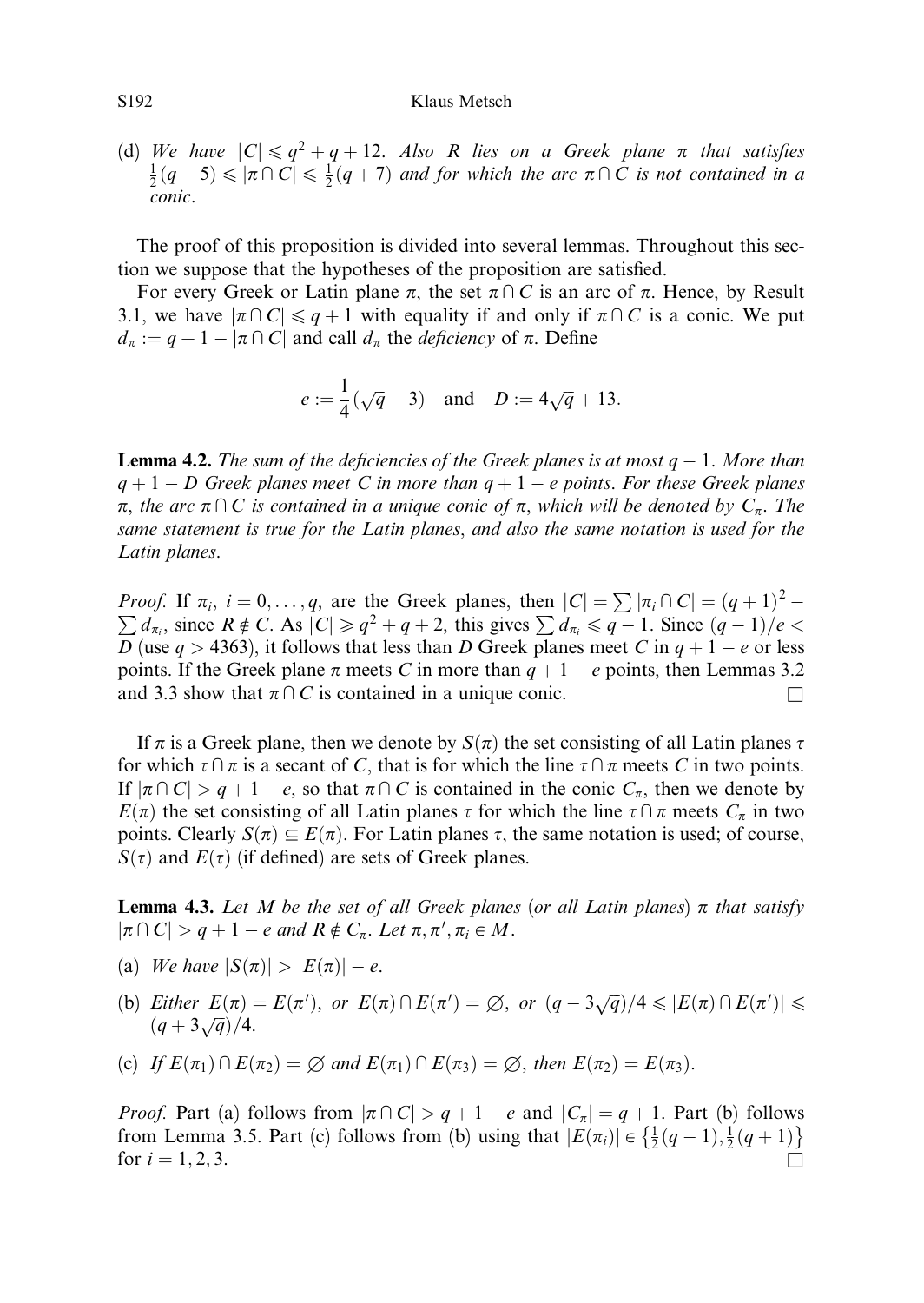**Lemma 4.4.** Let Q be a quadric of  $PG(4, q)$ . Suppose that  $\pi$  is a Greek or Latin plane with  $|\pi \cap C| > q + 1 - e$ . If O contains five points of  $\pi \cap C$ , then  $\pi \cap C \subseteq C_{\pi} \subseteq O$ . If in addition  $R \notin Q$ , then  $C_{\pi} = \pi \cap Q$ .

*Proof.* As  $\pi \cap Q$  contains five points of an arc,  $\pi \cap Q = \pi$  or  $\pi \cap Q$  is a conic of  $\pi$ . In the first case we are done. Suppose then that  $\pi \cap Q$  is a conic. As this conic shares five points with the conic  $C_{\pi}$ , we have  $\pi \cap Q = C_{\pi}$  by Result 3.3 (a).

**Lemma 4.5.** Let Q be a quadric of PG $(4, q)$  with  $R \notin Q$ . Let g (or l) be the number of Greek (or Latin) planes  $\pi$  that satisfy  $\pi \cap C \subseteq Q$  and  $|\pi \cap C| > q + 1 - e$ . If  $l \ge 6$ , then  $g, l \geq \frac{1}{2}(q - 7) - D$ .

*Proof.* Let S be the set consisting of the points of C that lie in the *l* Latin planes  $\tau$  that satisfy  $\tau \cap C \subseteq Q$  and  $|\tau \cap C| > q + 1 - e$ . As the sum of the deficiencies of the Latin planes is at most  $q - 1$ , we have  $|S| \ge l(q + 1) - q + 1$ . Clearly  $S \subseteq Q$ .

Consider a Greek plane  $\pi$  with  $|\pi \cap C| > q + 1 - e$ . If the set  $\pi \cap C$  contains at least five points of S, then  $\pi \cap C \subseteq Q$  by Lemma 3.3. As there are at most D Greek planes that meet C in  $q + 1 - e$  or less points, it follows that at most  $q + D$  Greek planes have more than four points in S; these planes have of course at most 2l points in S, since they meet each of the  $l$  Latin planes that define S in a line. The remaining  $q + 1 - q - D$  Greek planes have at most four points in S. As every point of S lies on a unique Greek plane, it follows that

$$
(q+1-g-D)\cdot 4 + (g+D)2l \geq |S| \geq (q+1)l - q + 1.
$$

This gives

$$
g-2 \geqslant \frac{1}{2}(q-3) - D - \frac{3q+1}{2(l-2)}.
$$

As  $l \ge 6$  and  $q > 4363$ , this implies that  $q \ge 6$  and we obtain in the same way

$$
l-2 \geqslant \frac{1}{2}(q-3) - D - \frac{3q+1}{2(g-2)}.
$$

Combine both bounds to

$$
g-2 \geq \frac{1}{2}(q-3-2D)-(3q+1)\left(q-3-2D-\frac{3q+1}{g-2}\right)^{-1}.
$$

This is equivalent to

$$
(q-3-2D)(g-2)^2 \geq \frac{1}{2}(q-3-2D)^2(g-2) - \frac{1}{2}(q-3-2D)(3q+1).
$$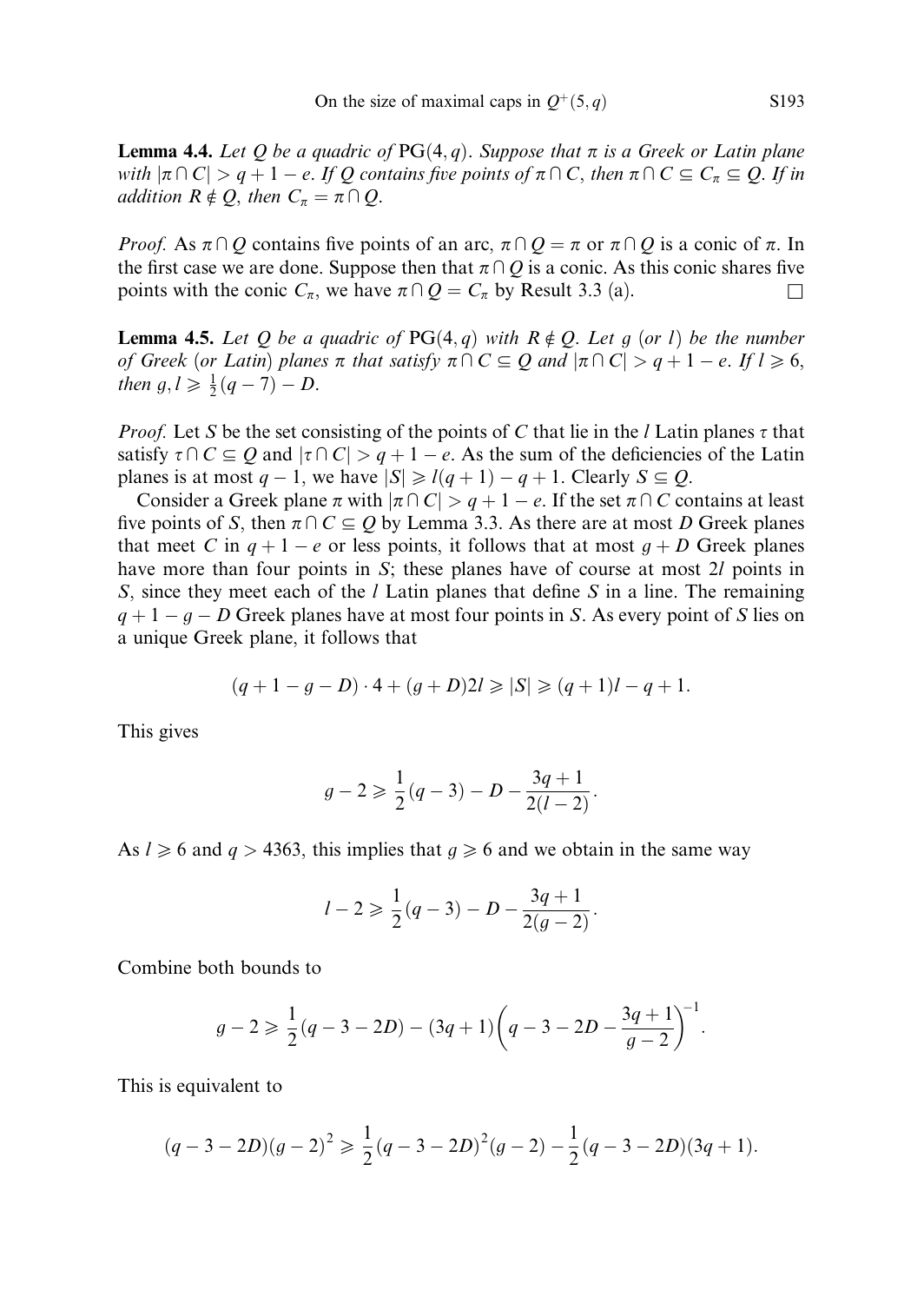Divide this by  $q - 3 - 2D$  and check that the resulting inequality can be written in the form

$$
0 \geq (g-6)(q-7-2D-2g) + q - 45 - 8D.
$$

As  $q > 45 + 8D$  (this follows from  $q > 4363$ ) and  $q \ge 6$ , this implies that  $2q >$  $q - 7 - 2D$ . The same bound holds for l.

**Lemma 4.6.** There exists a (possibly degenerate) quadric Q of PG $(4, q)$  with  $R \notin Q$ and the following properties. At least  $\frac{1}{2}(q-7) - D$  Greek planes  $\pi$  and at least  $\frac{1}{2}(q-7) - D$  Latin planes  $\pi$  satisfy  $\pi \cap C \subseteq Q$  and  $|\pi \cap C| > q+1-e$ .

*Proof.* (1) Consider the set G consisting of the Greek planes that meet C in more than  $q + 1 - e$  points. Then  $|G| \geqslant q + 1 - D \geqslant 15$  by Lemma 4.2.

(2) In this part of the proof we show that there exist three planes  $\pi_1, \pi_2, \pi_3 \in G$  such that  $|S(\pi_1) \cap S(\pi_2) \cap S(\pi_3)| \geq 6 + D$ .

As the sum of the deficiencies of the Latin planes is at most  $q-1$ , there exists a Latin plane  $\tau$  for which  $\tau \cap C$  is a conic. As  $R \notin C$ , then R lies on at least  $\frac{1}{2}(q-1)$ secant lines of this conic. Each of these secant lines lies in a Greek plane, and at most D of the Greek planes obtained in this way do not lie in G. As  $\frac{1}{2}(q-1) - D \ge 5$ , we then find five Greek planes  $\pi_1, \ldots, \pi_5 \in G$  such that  $\pi_i \cap \tau$  is a secant line. As R lies on the secant line  $\tau \cap \pi_i$  of  $\pi_i \cap C$ , then R is not a point of the conic  $C_{\pi_i}$ . Also  $\tau \in S(\pi_i) \subseteq$  $E(\pi_i)$ . Then, by Lemma 4.3 (b), any two of the sets  $E(\pi_i)$  share at least  $\frac{1}{4}(q-3\sqrt{q})$ Latin planes.

Put  $T_i := E(\pi_1) \cap E(\pi_i)$  for  $i = 2, ..., 5$ . Then  $|T_i| \geq \frac{1}{4}(q - 3\sqrt{q})$ . Also  $T_2 \cup T_3 \cup T_4$  $T_4 \cup T_5 \subseteq E(\pi_1)$  and  $|E(\pi_1)| \leq \frac{1}{2}(q+1)$ . Thus, if u is the largest intersection any two of the sets  $T_2$ ,  $T_3$ ,  $T_4$ ,  $T_5$  have, then  $\frac{1}{2}(q+1) \ge q - 3\sqrt{q} - 6u$ . Using  $q > 4363$ , this implies that  $u \ge \frac{1}{12}(q-1-6\sqrt{q}) \ge 3e+6+D$ . We may assume that  $|T_2 \cap T_3| \ge$  $3e + 6 + D$ . As  $T_2 \cap T_3 = E(\pi_1) \cap E(\pi_2) \cap E(\pi_3)$ , then Lemma 4.3 (a) proves (2).

(3) Let  $\pi_1, \pi_2, \pi_3$  be as in (2). As  $|\tau \cap C| \le q + 1 - e$  for at most D Latin planes  $\tau$ , we find six Latin planes  $\tau_1, \ldots, \tau_6$  in  $S(\pi_1) \cap S(\pi_2) \cap S(\pi_3)$  that have each more than  $q + 1 - e$  points in C. Then each of the 18 lines  $\pi_i \cap \tau_i$  is a line that meets C in two points.

Choose five points from  $\pi_1 \cap C$ , five points from  $\pi_2 \cap C$ , and from each of the three planes  $\tau_i$ ,  $i = 1, 2, 3$ , one point of  $\tau_i \cap C$  that does not lie in  $\pi_1 \cup \pi_2$ . Since quadrics in PG $(4, q)$  are determined by 14 points, these 13 points lie on at least a pencil of quadrics of PG $(4, q)$ . Hence these 13 points are contained in a quadric Q with  $Q \neq PG(4, q)$  and  $Q \neq RQ^+(3, q)$ .

Lemma 4.4 shows that  $\pi_1 \cap C \subseteq C_{\pi_1} \subseteq Q$  and that  $\pi_2 \cap C \subseteq C_{\pi_2} \subseteq Q$ . As  $\tau_i$ ,  $i = 1, 2, 3$ , shares two points with  $\pi_1 \cap C$ , two points with  $\pi_2 \cap C$ , and one more point with Q, the same lemma shows that  $\tau_i \cap C \subseteq C_{\tau_i} \subseteq Q$ . As  $\pi_3 \cap C$  shares two points with each of the arcs  $\tau_1 \cap C$ ,  $\tau_2 \cap C$  and  $\tau_3 \cap C$ , the same lemma shows  $\pi_3 \cap C \subseteq$  $C_{\pi_3} \subseteq Q$ . Finally, for  $\tau_i$ ,  $i = 4, 5, 6$ , we now also see that six points of  $\tau_i \cap C$  are contained in Q. Hence  $\tau_i \cap C \subseteq C_{\tau_i} \subseteq Q$ ,  $i = 4, 5, 6$ .

Above we have seen that R does not belong to the conics  $C_{\pi_1}$ ,  $C_{\pi_2}$  and  $C_{\pi_3}$ . Assume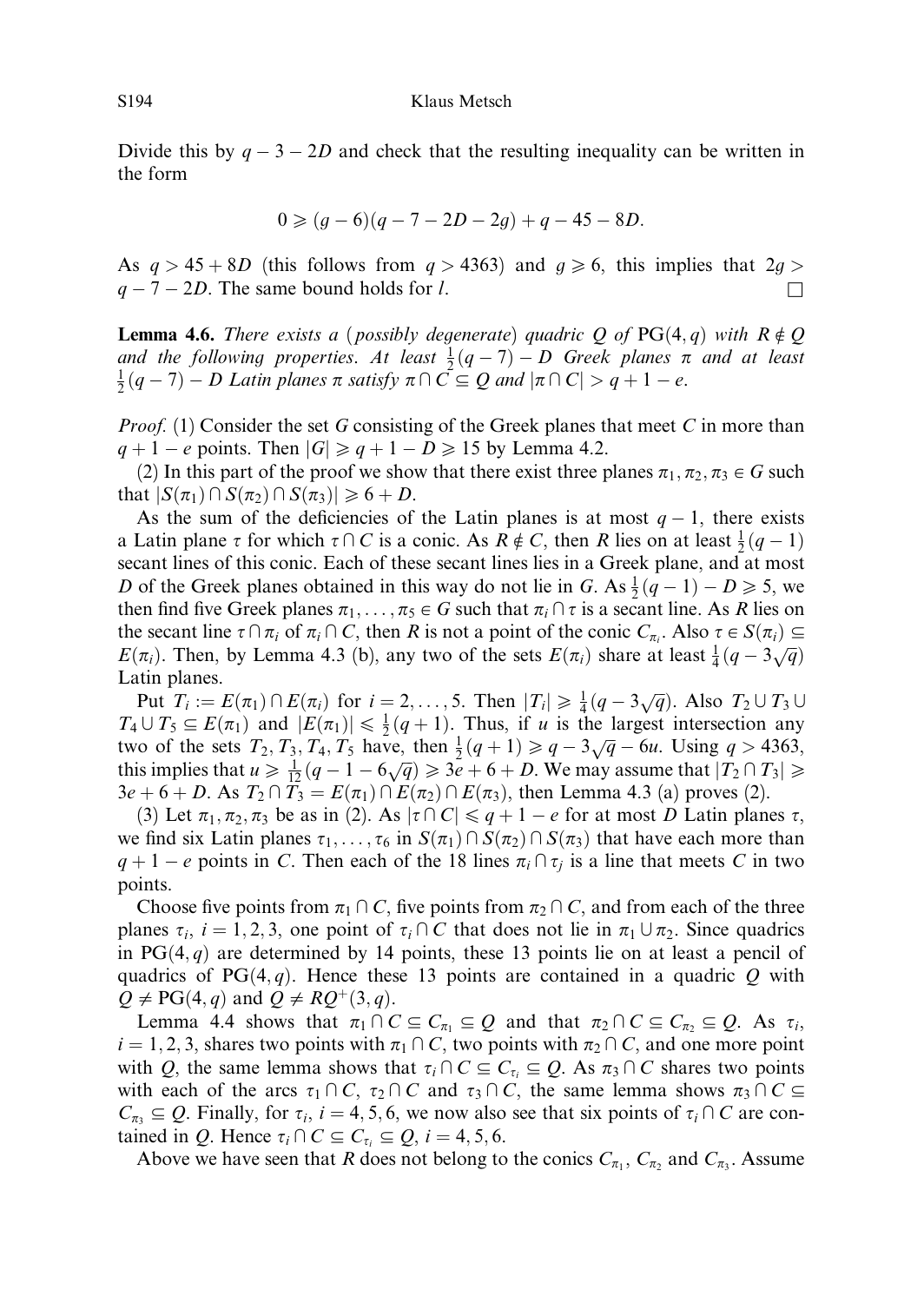that  $R \in Q$ . Then Q meets  $\pi_i$ ,  $i = 1, 2, 3$ , in a conic and at least one more point. This implies that the planes  $\pi_1, \pi_2, \pi_3$  are contained in Q. Then every Latin plane contains three lines of Q. Hence Q contains all Latin planes, that is Q contains  $RQ^+(3, q)$ . But this implies that  $Q = RO^+(3, q)$  or that  $Q = PG(4, q)$ . This contradicts our choice of Q. Hence  $R \notin Q$ .

As Q contains the six arcs  $\tau_i \cap C$ ,  $1 \le i \le 6$ , Lemma 4.5 completes the proof.  $\Box$ 

From now on, we denote by  $O$  the quadric constructed in Lemma 4.6.

**Lemma 4.7.** Let G be the set consisting of the Greek planes  $\pi$  that satisfy  $\pi \cap C \subseteq Q$ and  $|\pi \cap C| > q + 1 - e$ . Let  $\pi'$  be a Greek plane with  $|\pi' \cap C| > q + 1 - e$ .

- (a) The point R is not in the conic  $C_{\pi'}$ .
- (b) If  $\pi' \notin G$ , then more than  $\frac{2}{3}|G|$  planes  $\pi$  of G satisfy  $E(\pi) \cap E(\pi') = \emptyset$ .

*Proof.* (a) Assume that  $R \in C_{\pi'}$ . As  $C_{\pi'}$  is a conic containing the arc  $\pi' \cap C$  and as  $R \notin C$ , then R lies on  $|\pi' \cap C| > q + 1 - e$  lines of  $\pi'$  that meet C. Thus, all but at most e Latin planes have the property that they meet  $\pi' \cap C$ . Then Lemma 4.6 shows that we can find five Latin planes  $\tau$  that meet  $\pi' \cap C$  and satisfy  $\tau \cap C \subseteq Q$ . Thus Q shares five points with  $\pi' \cap C$ . Then  $C_{\pi'} \subseteq Q$  (Lemma 4.4). But  $R \notin Q$ , a contradiction.

(b) Let  $L$  be the set consisting of the Latin planes that meet  $C$  in more than  $q + 1 - e$  points. We first show indirectly that for any three different planes  $\pi_1, \pi_2$ ,  $\pi_3 \in G$ , the set  $S(\pi') \cap S(\pi_1) \cap S(\pi_2) \cap S(\pi_3)$  contains at most two Latin planes of L. Assume that this is not true, so that this set contains three Latin planes  $\tau$  of L. These planes  $\tau$  would have two points of C in common with each plane  $\pi_i$ . As  $\pi_i \cap C \subseteq Q$ for  $i = 1, 2, 3$ , then  $\tau \cap C$  has six points in Q. Then  $\tau \cap C \subseteq Q$  (Lemma 4.4). As there are three such planes  $\tau$ , also six points of  $\pi' \cap C$  are in Q and therefore  $\pi' \cap C \subseteq Q$ , a contradiction.

Consider the 3-subsets T of  $S(\pi') \cap L$ . We have just shown that every set T is contained in at most two sets  $S(\pi)$  with  $\pi \in G$ . As R is an internal or external point of  $C_{\pi'}$ , then  $|S(\pi')| \leq \frac{1}{2}(q+1)$ . Thus, if s is the number of planes of  $S(\pi')$  that do not lie in L, then there are at most  $\frac{1}{2}(q+1)-s$ hus, if s is the number of planes of  $S(\pi)$  that do n<br> $\left(\frac{\frac{1}{2}(q+1)-s}{3}\right)$  sets T. From Lemma 4.2 we have  $s \le D$ .

If  $\pi \in G$  with  $E(\pi) \cap E(\pi') \neq \emptyset$ , then  $|E(\pi) \cap E(\pi')| \geq \frac{1}{4}(q-3\sqrt{q})$  and therefore  $|S(\pi) \cap S(\pi')| \geq c := \frac{1}{4}(q - 3\sqrt{q}) - 2e$  (Lemma 4.3). Therefore  $S(\pi)$  contains at least  $c - {s \choose 3}$  sets T.

Count in two ways the pairs  $(\pi, T)$  of Greek planes  $\pi \in G$  and 3-subsets T of  $S(\pi') \cap L$  that satisfy  $T \subseteq S(\pi)$ . If  $\alpha$  is the number of planes  $\pi \in G$  that satisfy  $E(\pi) \cap E(\pi') \neq 0$ , then  $\alpha {\binom{c-s}{3}} \leq 2 {\binom{\frac{1}{2}(q+1)-s}{3}}$  $\left(\frac{\frac{1}{2}(q+1)-s}{3}\right)$ . As  $s \le D$  and  $c \le \frac{1}{2}(q+1)$ , this implies  $\alpha {\binom{c-D}{3}} \leqslant 2 {\binom{{\frac{1}{2}}(q+1)-D}{3}}$  $\left(\frac{\frac{1}{2}(q+1)-D}{3}\right)$ . Using  $q > 4363$ , it follows that  $\alpha < 34$ . As  $|G| \ge \frac{1}{2}(q-7) - D$ , this gives  $|\hat{G}| - \alpha \geq \frac{2}{3} |G|$ .  $\frac{2}{3}|G|$ .

**Lemma 4.8.** Suppose that there exists a Greek plane that meets  $C$  in a conic and such that R is an external point of this conic. Then every Greek plane  $\pi_0$  with  $|\pi_0 \cap C|$  >  $q + 1 - e$  satisfies  $\pi_0 \cap C \subseteq Q$ .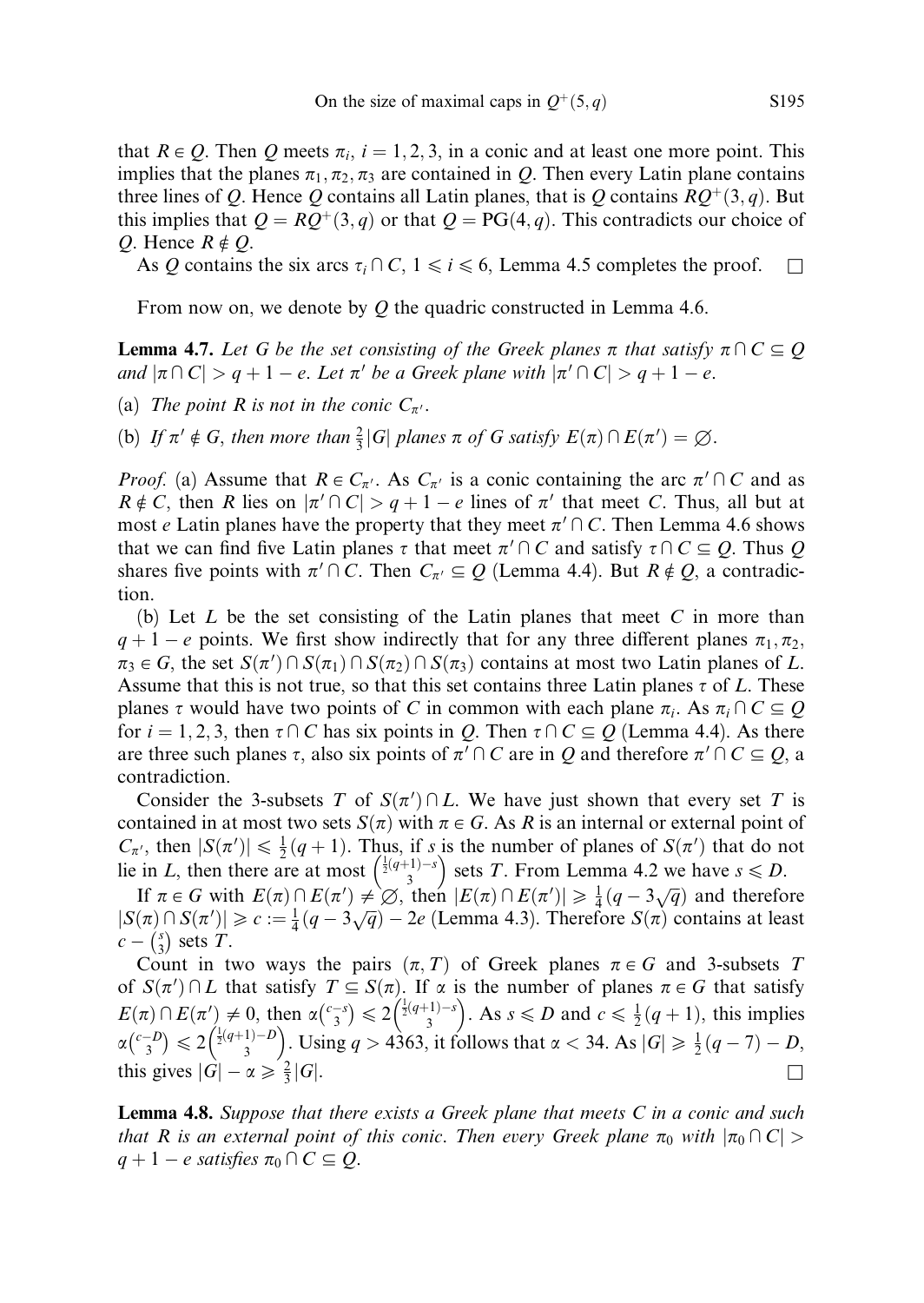*Proof.* Let G be the set consisting of the Greek planes  $\pi$  that satisfy  $|\pi \cap C|$  $q + 1 - e$  and  $\pi \cap C \subseteq O$ , and let G' be the set consisting of the Greek planes  $\pi$  that satisfy  $|\pi \cap C| > q + 1 - e$  but not  $\pi \cap C \subseteq Q$ . From Lemma 4.2 we have  $|G| + |G'| \geq 0$  $q + 1 - D$ , and Lemma 4.6 we have  $|G| \ge \frac{1}{2}(q - 7 - 2D)$ . From the previous lemma we also know that  $R \notin \pi \cap C$  for all  $\pi \in G \cup G'$ . Lemma 4.4 shows that  $C_{\pi} = \pi \cap Q$ for all  $\pi \in G$ . We have to show that  $G' = \emptyset$ .

Assume this is not true and let  $\pi_0 \in G'$ . By the previous lemma, there exists a subset S of G with  $|S| > \frac{2}{3}|G|$  such that  $E(\pi_0) \cap E(\pi) = \emptyset$  for all  $\pi \in S$ . Lemma 4.3 implies that all sets  $E(\pi)$  with  $\pi \in S$  are the same. If  $\pi' \in G'$ , then the preceding lemma gives  $E(\pi') \cap E(\pi) = \emptyset$  for at least one plane  $\pi \in S$ , and then Lemma 4.3 implies that  $E(\pi') = E(\pi_0)$ . Thus any two planes  $\pi$  of  $S \cup G'$  give the same or disjoint sets  $E(\pi)$ . Therefore R is an external point of all conics  $C_n$ , or it is an internal point of all conics  $C_{\pi}$ ,  $\pi \in S \cup G'$ , cf. Lemma 3.5.

First consider the case when R is an internal point of all conics  $C_{\pi}$  with  $\pi \in S \cup G'$ . In this case, we consider three planes  $\pi_1, \pi_2, \pi_3 \in S$ . Then R is an internal point of the conics  $C_{\pi_i} = \pi_i \cap Q$ . By hypotheses, R lies on a Greek plane  $\sigma$  for which  $\sigma \cap C$  is a conic and  $R$  is an external point of this conic. As  $R$  is an internal point of all conics  $C_{\pi}$  with  $\pi \in G'$ , then  $\sigma \in G$ . Thus  $C_{\sigma} = \sigma \cap Q$ . Then Lemma 3.6 (b) gives a contradiction.

Now consider the case when R is an external point of all conics  $C_{\pi}$  with  $\pi \in S \cup G'$ . Then Lemma 3.6 (a) shows that we find two skew lines  $l_1$  and  $l_2$  such that  $l_i$ ,  $i = 1, 2$ , meets all conics  $C_{\pi}$  with  $\pi \in S$ . As  $l_1$  as well as  $l_2$  can contain at most two points of the cap C, we have thus found at least  $w := 2(|S|-2)$  points that belong to one of the conics  $C_{\pi}$  with  $\pi \in S$  but that do not lie in C. Thus, the sum of the deficiencies of the planes  $\pi \in S$  is at least w. If w' denotes the sum of the deficiencies of the planes in G', then Lemma 4.2 gives  $w + w' \leq q - 1$ . We show next that this implies  $w' \leq$  $|G'|-3.$ 

Assume on the contrary that  $w' \ge |G'| - 2$ . Using  $w \ge 2|S| - 4$  and  $|S| \ge 2|G|/3$ and  $|G| + |G'| \ge q + 1 - D$ , it follows that

$$
w + w' \geq \frac{4}{3}|G| - 4 + |G'| - 2 \geqslant q - 5 - D + \frac{|G|}{3}.
$$

As  $w + w' \leq q - 1$ , we conclude that  $|G| \leq 3D + 12$ . Combining this with  $|G| \geq$  $\frac{1}{2}(q - 7 - 2D)$ , it follows that  $q \le 8D + 31$ . But  $q > 8D + 45$  (this was already verified in the proof of Lemma 4.5), contradiction.

Then  $w' \leq |G'| - 3$ . Hence G' contains three planes  $\pi_1, \pi_2, \pi_3$  of deficiency zero. Then  $S(\pi_i) = E(\pi_i)$ , and as we have seen above,  $E(\pi_i) = E(\pi_0)$  for  $i = 1, 2, 3$ . As in Part (3) of the proof of Lemma 4.6, we see that there exists a quadric  $Q'$  with  $Q' \neq PG(4, q)$  and  $Q' \neq RQ+(3, q)$  such that the conics  $\pi_i \cap C = C_{\pi_i} \subseteq Q'$  are contained in Q'. As R does not lie in C and thus R does not belong to the conics  $C_{\pi_i}$ , we see as in Part (3) of the proof of Lemma 4.6 that  $R \notin Q'$ , so that  $\pi_i \cap Q' = C_{\pi_i}$ . Lemma 3.6 (a) shows that there exist lines  $l'_1, l'_2$  such that  $l'_i$  meets the conics  $C_{\pi_1}, C_{\pi_2},$ and  $C_{\pi_3}$ . As  $C_{\pi_i} = \pi_i \cap C$ , it follows that C contains three collinear points. Contra- $\Box$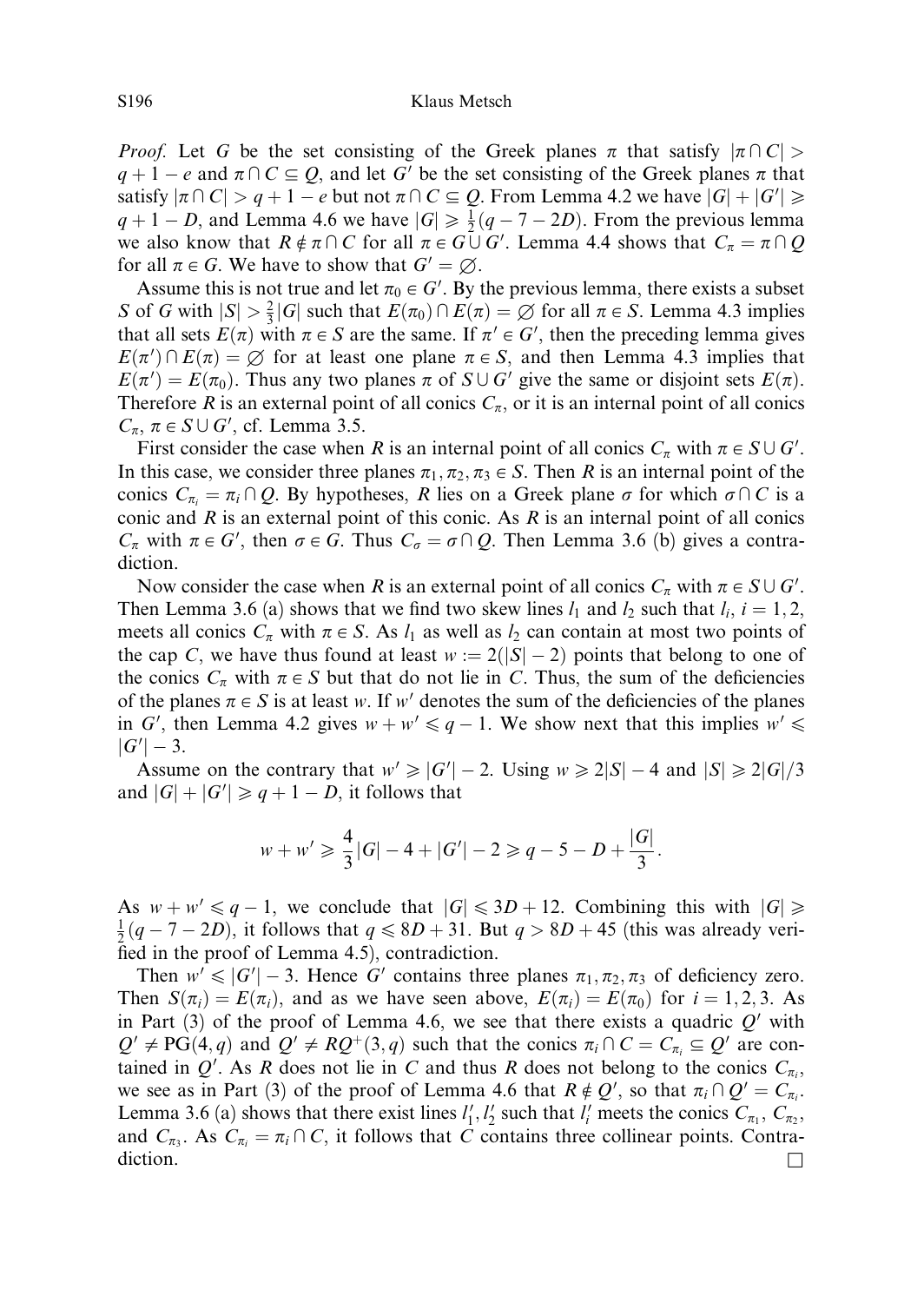**Lemma 4.9.** For every Greek and Latin plane  $\pi$  with more than  $\frac{1}{2}(q+11)$  points in C, the set  $\pi \cap Q$  is a conic and  $\pi \cap C \subseteq Q$ . There are at least  $q-1$  such Greek and at least  $q-1$  such Latin planes.

*Proof.* Let g be the number of Greek planes that do not satisfy  $\pi \cap C \subseteq Q$ , and let l be the number of Latin planes  $\tau$  that do not satisfy  $\tau \cap C \subseteq Q$ . By hypothesis of Proposition 4.1 we may assume that R lies on a Greek plane that meets  $C$  in a conic and such that  $R$  is an external point of this conic. Then the preceding lemma shows that all Greek planes  $\pi$  on R with  $|\pi \cap C| > q + 1 - e$  satisfy  $\pi \cap C \subseteq Q$ . Then Lemma 4.2 gives  $g \le D = 4\sqrt{q} + 13$ .

Consider a Latin plane  $\tau$ . Of the  $q + 1$  lines of  $\tau$  on R, only g lie in Greek planes  $\pi$  that do not satisfy  $\pi \cap C \subseteq Q$ , and only these lines can contain points of C that do not lie in Q. Hence, all but at most 2g points of  $\tau \cap C$  lie in Q. Suppose that  $|\tau \cap C| > \frac{1}{2}(q+3) + 2g$ . Then  $\tau \cap Q$  contains more than  $\frac{1}{2}(q+3)$  points of the arc  $\tau \cap C$ . As  $R \notin Q$ , it follows that  $\tau \cap Q$  is a conic. Lemma 3.3 implies that  $\tau \cap C \subseteq Q$ .

Thus, every Latin plane  $\tau$  that meets C in more than  $(q+3)/2+2g$  points satisfies  $\tau \cap C \subseteq Q$ . As the sum of the deficiencies of the Latin planes is at most  $q - 1$  (Lemma 4.2), it follows that at most two Latin planes do not have this property. Hence  $l \le 2$ . The same argument shows then  $g \le 2$ .

**Lemma 4.10.** At most eight points of  $C$  do not lie in  $Q$ . In every Greek and Latin plane lie at most four points that are in C but not in Q.

*Proof.* Let  $\pi$  be a Greek plane. Then  $\pi$  is the union of the lines  $\pi \cap \tau$  for the Latin planes  $\tau$ . By Lemma 4.9, at most two Latin planes can contain points of  $C\setminus Q$ . Hence, at most two of the lines  $\pi \cap \tau$  contain points of  $C \setminus Q$ ; clearly on every such line there are at most two points of C. Hence,  $\pi$  has at most four points in  $C\setminus Q$ . Also, by Lemma 4.9, at most two Greek planes can contain points of  $C\backslash Q$ , so  $|C\backslash Q|\leq 8$ .  $\Box$ 

# **Lemma 4.11.** Every Latin or Greek plane  $\pi$  meets Q is a point, a line, or a conic.

*Proof.* As Q is a quadric with  $R \notin Q$ , the set  $\pi \cap Q$  is a point, a line, a conic, or the union of two lines. We just have to exclude the last possibility. We may assume that  $\pi$ is a Greek plane.

Assume that  $\pi \cap Q$  is a union of two lines  $h_1$  and  $h_2$ . Then at most four points of  $\pi \cap Q$  can be in the cap C. By Lemma 4.9, there exists  $q - 1$  Latin planes  $\tau$  for which  $\tau \cap C \subseteq \tau \cap Q$  and for which  $\tau \cap Q$  is a conic. For at most four of these, the line  $\tau \cap \pi$ contains a point of C, and exactly one of these contains the point  $h_1 \cap h_2$ . Thus, at least  $q - 6$  of these planes  $\tau$  have the properties that the line  $\tau \cap \pi$  meets  $\tau \cap Q =$  $h_1 \cup h_2$  in two points and that these two points are not in C. As  $\tau \cap Q$  is a conic, it follows that  $|\tau \cap C| \le |\tau \cap Q| - 2 = q - 1$ . Thus the sum of the deficiencies of these  $q - 6$  planes  $\tau$  is at least  $2(q - 6)$ . This contradicts Lemma 4.2.

**Lemma 4.12.** If some Greek or Latin plane meets  $Q$  in a line, then conclusion (b) of Proposition 4.1 holds.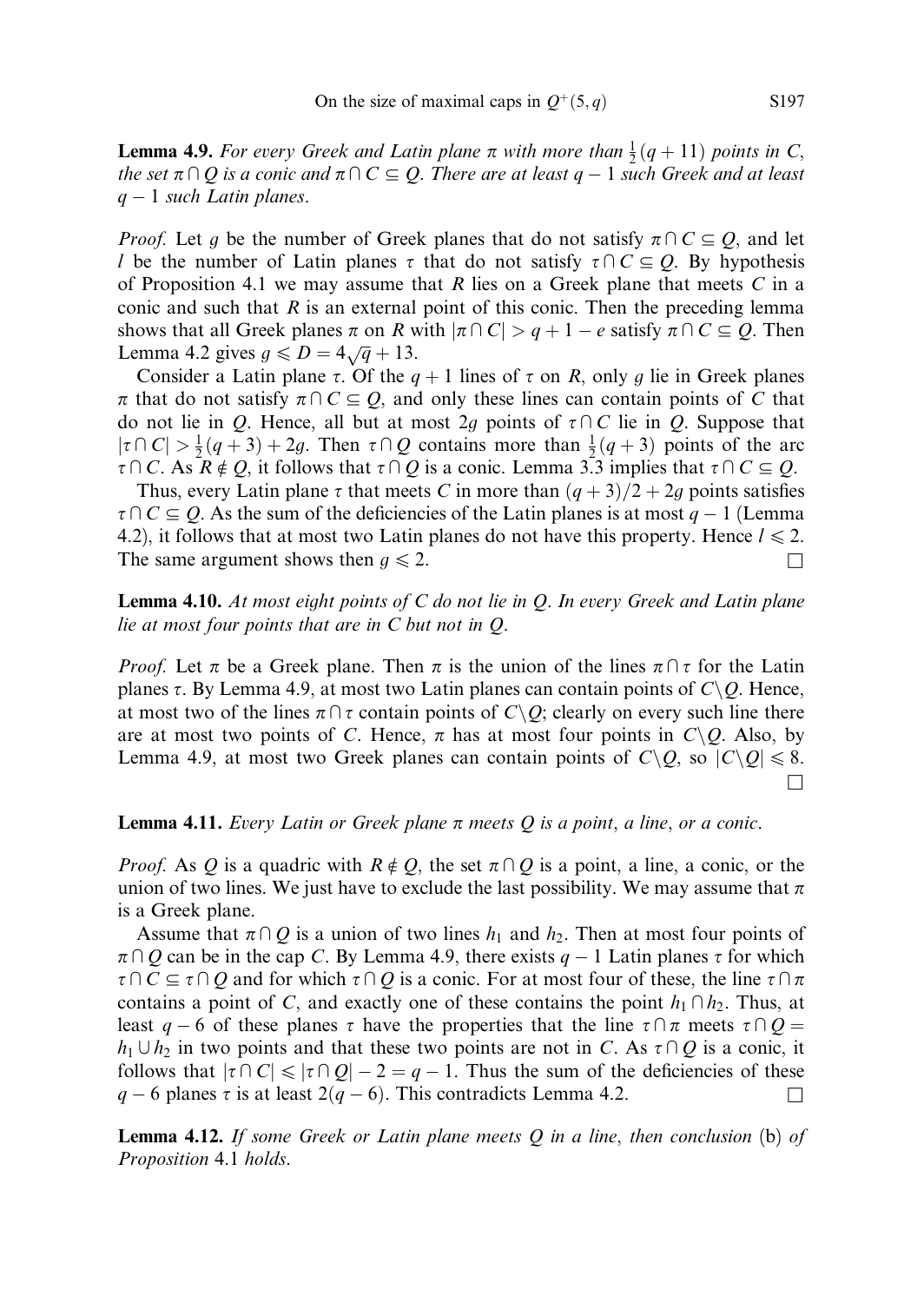*Proof.* We may assume that a Greek plane  $\pi$  meets Q in a line h. Consider the Latin planes  $\tau$  with the properties that  $\tau\cap C \subseteq \tau\cap Q$  and that  $\tau\cap Q$  is a conic. All these conics contain a point of h, but only two points of h can be in the cap C. So, at most two of these planes  $\tau$  have deficiency zero. Then, by Lemma 4.9, at least  $q - 3$  Latin planes have positive deficiency. Then Lemma 4.2 shows that every Latin plane has deficiency at most three, so Lemma 4.9 implies that all Latin planes  $\tau$  on R have the property that  $\tau \cap C \subseteq \tau \cap Q$  and that  $\tau \cap Q$  is a conic. Thus  $C \subseteq Q$ .

It follows that  $h$  meets  $C$  in two points, that the two Latin planes on the points of  $h \cap C$  have deficiency zero, and that the  $q - 1$  remaining Latin planes  $\tau$  on R have deficiency one. Also, for the latter planes  $\tau$ , the unique point of the conic  $\tau\cap O$  that is not in the q-arc  $\tau\cap C$  is the point  $\tau\cap h$ .

As  $C \subseteq Q$ , we have  $|\pi \cap C| = |h \cap C| = 2$ . Hence,  $\pi$  has deficiency  $q - 1$  and consequently every other Greek plane has have deficiency zero, which implies that it meets  $C$  in a conic.

**Lemma 4.13.** If some Greek or Latin plane meets Q in one point, then conclusion  $(c)$  of Proposition 4.1 holds.

*Proof.* We may assume that a Greek plane  $\pi_0$  meets Q in only one point. From Lemma 4.10 we obtain  $|\pi_0 \cap C| \leq 5$ , that is  $\pi_0$  has deficiency at least  $q - 4$ . If  $\pi$  is any other Greek plane, then  $\pi$  has deficiency at most  $d - (q - 4) \leq 3$ , so Lemma 4.9 shows that  $\pi \cap C \subseteq O$  and that  $\pi \cap O$  is a conic. Thus, exactly  $q(q + 1) + 1$  points of O lie in the Greek planes. Then also exactly  $q(q + 1) + 1$  points of Q lie in the Latin planes.

Then Lemma 4.11 implies that there is a Latin plane  $\tau_0$  that meets Q in one point. As for the Greek planes, it follows for the other q Latin planes  $\tau$  that the set  $\tau \cap Q$  is a conic that contains the arc  $\tau \cap C$ .

All points of C that do not lie in Q lie in  $\pi_0$  and  $\tau_0$  and thus on the line  $\tau_0 \cap \pi_0$ . As there can be at most two points of C on this line, if follows that  $\pi_0$  and  $\tau_0$  have at most three points in  $C$ . The  $q$  other Greek planes must thus together contain at least  $|C| - 3 \ge q^2 + q - 1$  points of C. Thus, all these meet C in q or  $q + 1$  points (in fact at most one of these meets C in q points). The same holds for the Latin planes. This is the situation described in (c) of Proposition 4.1.  $\Box$ 

**Lemma 4.14.** If every Greek and Latin plane meets  $Q$  in a conic, then one of the conclusions (a) and (d) of Proposition 4.1 hold.

*Proof.* If every Greek or every Latin plane  $\pi$  satisfies  $\pi \cap C \subseteq Q$ , then  $C \subseteq Q$  and conclusion (a) of Proposition 4.1 holds. We may thus assume that there exists a Latin plane  $\tau_0$  and a Greek plane  $\pi_0$  such that  $\tau_0 \cap C$  is not contained in the conic  $\tau_0 \cap Q$ , and that  $\pi_0 \cap C$  is not contained in the conic  $\pi_0 \cap Q$ .

Let V be the variety in which the quadrics  $RQ^+(3, q)$  and Q meet. As every Greek plane meets Q in a conic, then  $|V| = (q + 1)^2$ . Let n be the number of points of C that are not in V. We have  $n \leq 8$  from Lemma 4.10. Also  $|V \cap C| = |C| - n \geq$  $q^2 + q + 2 - n$ . Hence, at most  $q - 1 + n$  points of V do not lie in C, that is  $|V \backslash C| \leqslant q-1+n$ .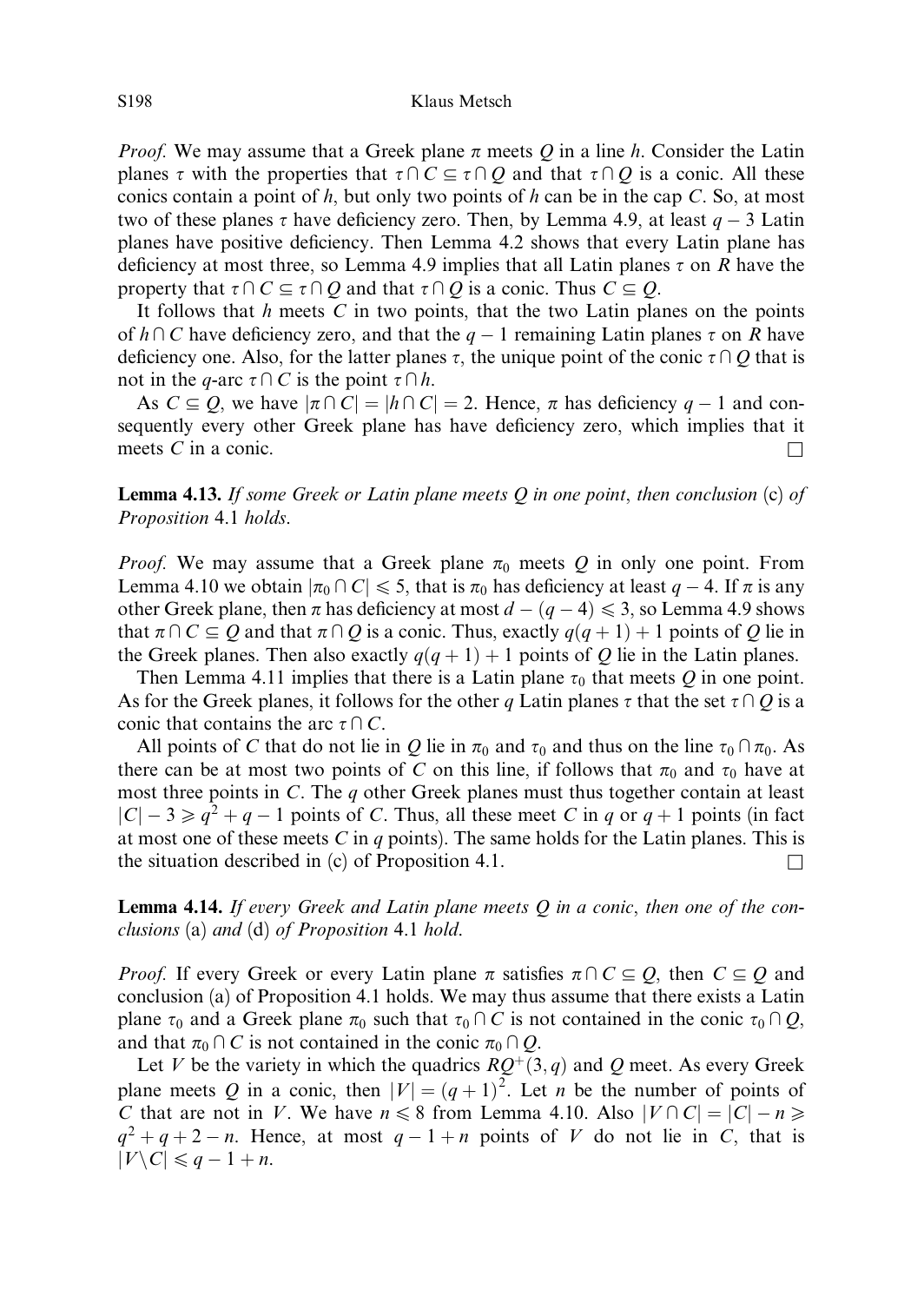If  $\sigma$  is a Greek or a Latin plane with  $|\sigma \cap C| > \frac{1}{2}(q+3) + n$ , then the conic  $\sigma \cap Q = \sigma \cap V$  shares more than  $\frac{1}{2}(q+3)$  points with the arc  $\sigma \cap C$ . In this case, Result 3.3 shows that  $\sigma \cap C \subseteq \sigma \cap O$ .

Now consider a Greek or a Latin plane  $\sigma$  for which  $\sigma \cap C$  is not contained in the conic  $\sigma \cap Q$ . Then  $|\sigma \cap C| \leq \frac{1}{2}(q+3) + n$  and hence  $\sigma \cap C$  shares at most  $\frac{1}{2}(q+1) + n$ points with Q. In this case, at least  $\frac{1}{2}(q+1) - n$  points of the conic  $\sigma \cap Q = \sigma \cap V$  do not lie in C. As two different planes  $\sigma$  share at most two points of V (and this of course only when one is a Greek and the other a Latin plane), and as  $|V \setminus C| \le$  $q-1+n \leq q+7$ , it follows that there can be at most two such planes.

Hence  $\tau_0$  and  $\pi_0$  are the only planes  $\sigma$ , for which  $\sigma \cap C$  is not contained in V. Then  $\tau_0 \cap \pi_0$  is the only line of  $RQ^+(3, q)$  that contains points of C that are not in V. As this line meets C in at most two points, this gives  $n \leq 2$ . Then  $|V \setminus C| \leq q + 1$ .

As  $\tau_0$  contains at least  $\frac{1}{2}(q+1) - n$  points of  $V \setminus C$ , then  $\tau_0$  contains at least  $\frac{1}{2}(q+1) - n - 2 \ge \frac{1}{2}(q+1) - 4$  points of  $V \setminus C$  that do not lie in  $\pi_0$ . As  $|V \setminus C| \le$  $q + 1$ , it follows that  $\pi_0$  contains at most  $\frac{1}{2}(q + 1) + 4$  points of  $V \setminus C$ . Since  $|\pi_0 \cap V|$  =  $q+1$ , it follows that  $|\pi_0 \cap C \cap V| \geq \frac{1}{2}(q+1) - 4$ . Thus  $|\pi_0 \cap C| \geq \frac{1}{2}(q+1) - 3$ . Above we have seen that  $|\pi_0 \cap C| \leq \frac{1}{2}(q+3) + n \leq \frac{1}{2}(q+7)$ . Of course, the same bounds hold for  $|\tau_0 \cap C|$ .

Recall that  $\tau_0$  and similarly  $\pi_0$  contain each at least  $\frac{1}{2}(q+1) - 4$  points of  $V \setminus C$ . As  $\pi_0 \cap \pi_0$  can have up to two points in Q, it follows that  $|V \setminus C| \geqslant (q + 1) - 4 - 4 - 2 = 1$  $q - 9$ . Then  $|V \cap C| \le |V| - (q - 9) = q^2 + q + 10$ . As  $|C \setminus V| = n \le 2$ , this gives  $|C| \leq q^2 + q + 12.$ 

Finally, as  $\pi_0 \cap C$  is not contained in the conic  $\pi_0 \cap Q$ , it is not possible that  $\pi_0 \cap C$ is contained in any conic, since otherwise we would have two different conics that share at least  $|\pi_0 \cap V \cap C| \ge \frac{1}{2}(q+1) - 4 > 4$  points (see Part (a) of Lemma 3.3).  $\Box$ 

## 5 Proofs of the theorems

In this section, we consider  $Q^+(5, q)$  embedded in PG $(5, q)$ , and a cap C of  $Q^+(5, q)$ . For every Greek or Latin plane  $\pi$ , the set  $\pi \cap C$  is an arc of  $\pi$ . Hence, by Result 3.1, we have  $|\pi \cap C| \leq q + 1$  with equality if and only if  $\pi \cap C$  is a conic. We put  $d_{\pi} := q + 1 - |\pi \cap C|$  and call  $d_{\pi}$  the *deficiency* of  $\pi$ . It is easy to see (see Part (a) of the following lemma) that  $|C| \le q^3 + q^2 + q + 1$  with equality iff and only if every Greek or Latin plane meets  $C$  in a conic. In this section, we suppose that  $C$  is a maximal cap satisfying  $q^3 + q^2 + 2 \leq |C| \leq q^3 + q^2 + q$ , that is

$$
|C| = q^3 + q^2 + q + 1 - d \quad \text{with } 1 \leq d \leq q - 1.
$$

We also assume that  $q > 4363$ . We shall see that this implies that  $d = q - 1$  and that one of the conclusions of Theorem 1.2 is satisfied.

**Lemma 5.1.** (a) The sum of the deficiencies of the Greek planes is  $d(q + 1)$ . The sum of the deficiencies of the Latin planes is  $d(q + 1)$ .

(b) If  $\pi$  is a Greek plane, then the sum of the deficiencies of the  $q^2 + q + 1$  Latin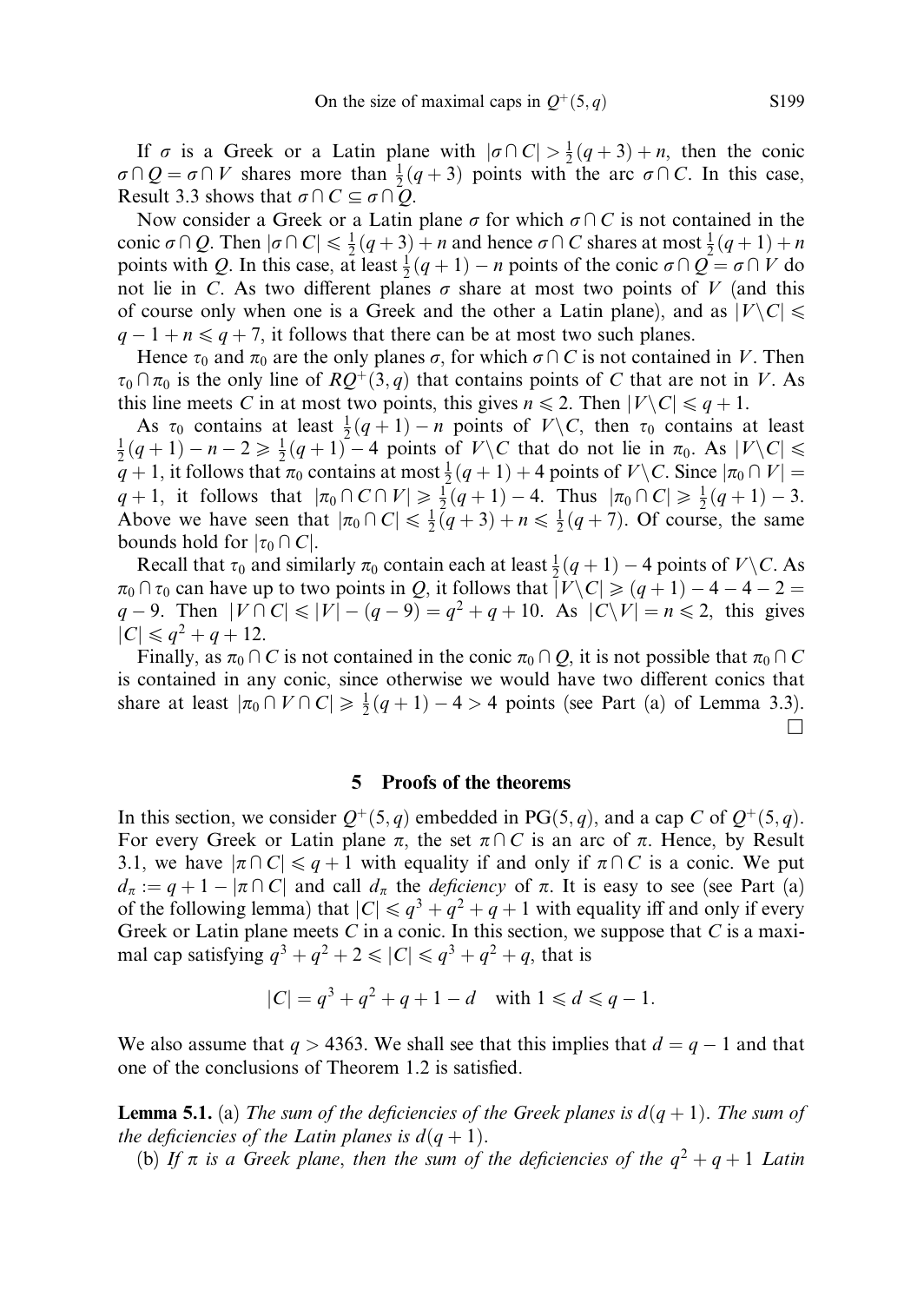#### S200 Klaus Metsch

planes that meet  $\pi$  in a line is  $qd_{\pi}+d$ . An equivalent statement holds for the Latin planes  $\pi$ .

(c) Every Greek and Latin plane has deficiency at most d.

(d) If R is a point of  $O^+(5, q)$ , then the sum of the deficiencies of the Latin planes on R is equal to the sum of the deficiencies of the Greek planes on R.

*Proof.* (a) Each point of C lies in  $q + 1$  Greek planes. Thus, if F is the set of Greek planes, then  $\sum_{\pi \in F} |\pi \cap C| = |C|(q+1)$ . Using  $|C| = q^3 + q^2 + q + 1 - d$  and  $|F| =$  $q^3 + q^2 + q + 1$ , this proves (a) for the Greek planes. The argument for the Latin planes is the same.

(b) Let  $\tau_i$ ,  $i = 1, \ldots, q^2 + q + 1$ , be the Latin planes that meet  $\pi$  in a line. Each point of  $C \cap \pi$  lies in  $q + 1$  planes  $\tau_i$ , and each point of  $C \setminus \pi$  lies on one plane  $\tau_i$ . Thus

$$
\sum (q+1-d_{\tau_i}) = (|C| - |C \cap \pi|) + |C \cap \pi|(q+1).
$$

As  $|C \cap \pi| = q + 1 - d_{\pi}$ , this proves the (b).

(c) This follows immediately from (a) and (b).

(d) Let  $\pi_0, \ldots, \pi_q$  be the Greek planes on R. If  $R \notin C$ , then  $|R^{\perp} \cap C| = \sum |\pi_i \cap C|$ . If  $R \in C$ , then  $|R^{\perp} \cap C| = 1 + \sum (|\pi_i \cap C| - 1)$ . As the same holds for the Latin planes on R, this proves (d).  $\Box$ 

Let  $\perp$  be the polarity of PG $(5, q)$  related to  $Q^+(5, q)$ . If  $R \in Q^+(5, q)$ , then  $R^{\perp}$ is the tangent hyperplane of R. It is a subspace of dimension four that contains  $R$ , and that meets  $Q^+(5,q)$  in a cone  $RQ^+(3,q)$  with vertex R over a  $Q^+(3,q)$ . The set  $R^{\perp} \cap C$  is of course a cap of this cone. If  $R \notin C$  and if some Greek (or Latin) plane  $\pi$ on  $R$  meets  $C$  is a conic, then Lemma 5.1 (b) shows that the sum of the deficiencies of the  $q + 1$  Latin planes on R is at most  $d \le q - 1$ , that is that  $|R^{\perp} \cap C| \ge q^3 + q^2 + 2$ . If in addition R is an external point of the conic  $\pi \cap C$ , then Proposition 4.1 can be applied to the quadric  $RQ^+(3, q)$  and its cap  $R^{\perp} \cap C$ . Then there exists a quadric of  $R^{\perp}$  satisfying one of the conclusion (a)–(d) of Proposition 4.1. We always denote this quadric by  $Q_R$ . We first show that conclusion (d) does not occur.

#### Lemma 5.2. Conclusion (d) of the Proposition 4.1 does not occur.

*Proof.* Assume that R is a point of  $Q^+(5,q)$  C that satisfies the hypotheses and conclusion (d) of Proposition 4.1. Then there exists a Greek plane  $\pi_0$  on R for which the arc  $\pi_0 \cap C$  cannot be completed to a conic and such that  $\frac{1}{2}(q-5) \leq |\pi_0 \cap C| \leq$  $\frac{1}{2}(q+7)$ . Thus, if  $\delta$  is the deficiency of  $\pi_0$ , then  $\frac{1}{2}(q-5) \leq \delta \leq \frac{1}{2}(q+7)$ .

We shall obtain a contradiction in the following way. We show that there exists a point  $R' \in \pi_0 \backslash C$  to which Proposition 4.1 can also be applied and such that  $|R'^{\perp} \cap C| > q^2 + q + 12$ . Thus one of (a), (b), (c), (d) of 4.1 must hold. But  $|R'^{\perp} \cap C| > q^2 + q + 12$  excludes (d) and the fact that the arc  $\pi_0 \cap C$  cannot be extended to a conic excludes (a), (b) and (c). This is the desired contradiction.

Consider a Latin plane  $\tau$  on R that has deficiency zero. Then  $\tau \cap C = \tau \cap Q_R$  and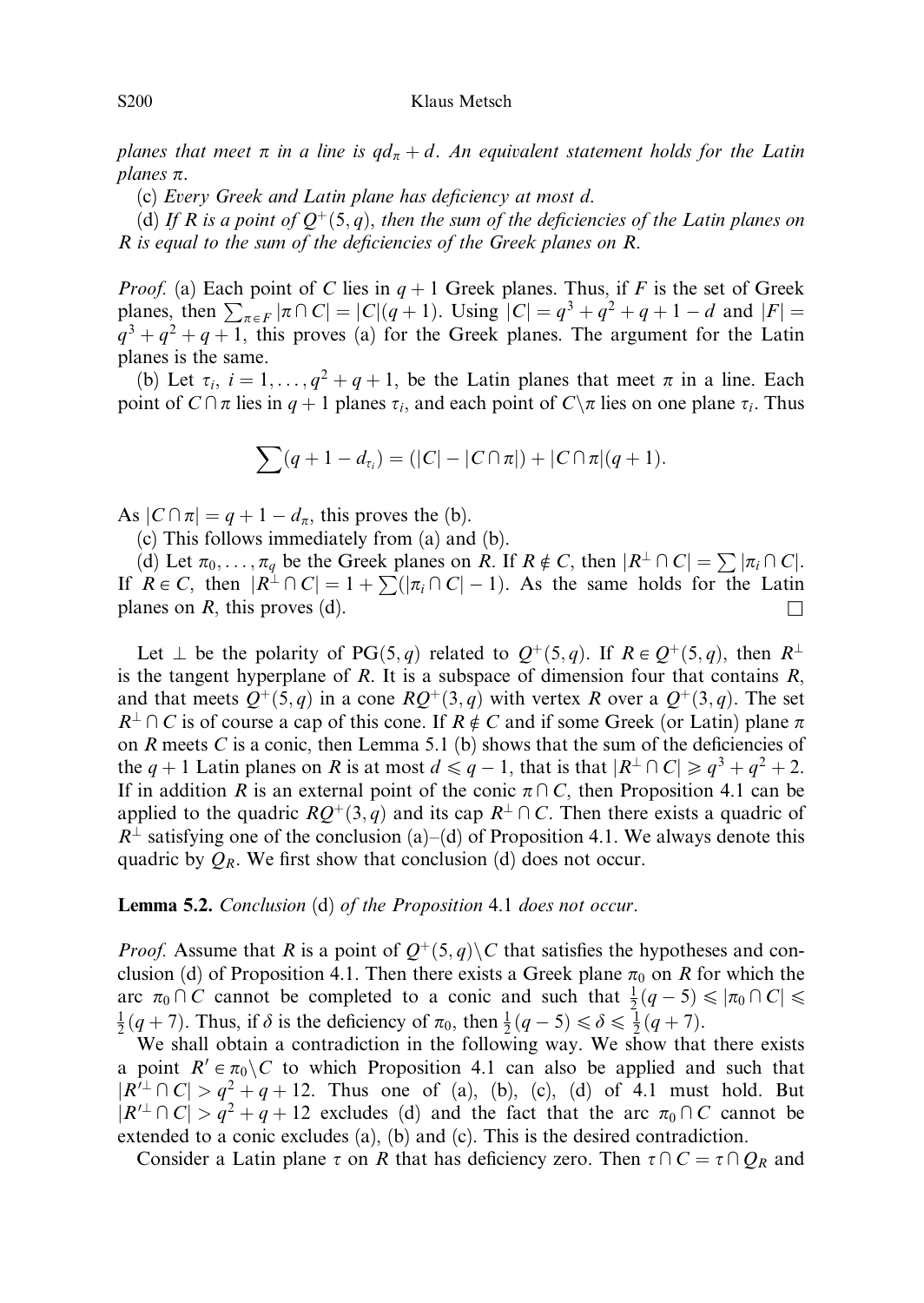this set is a conic. At least  $\frac{1}{2}(q-1)$  points of the line  $g := \tau \cap \pi_0$  are external points of this conic. Let  $R_i$ ,  $i = 1, \ldots, \frac{1}{2}(q-1)$ , be points of g that are external points of the conic  $\tau \cap Q_R$ . The point  $R_i$  lies on  $\pi_0$  and on q further Greek planes; let  $\delta_i$  be the sum of the deficiencies of these  $q$  Greek planes. Then the sum of the deficiencies of all Greek planes that contain a point  $R_i$  is  $\delta + \sum \delta_i$ . As all these planes meet  $\tau$  in a point and thus even in a line, we obtain  $\delta + \sum \delta_i \leq d \leq q - 1$  from Lemma 5.1 (b). As there are  $\frac{1}{2}(q-1)$  different points  $R_i$  and as  $\delta > 0$ , then  $\delta_i = 1$  for some *i*. We may assume that  $\delta_1 \leq 1$ .

Put  $R' := R_1$ . The sum of the deficiencies of the Greek planes on R' is  $\delta$  or  $\delta + 1$ . Counting the points of C in the  $q+1$  Greek planes on R', we obtain  $|R'^{\perp} \cap C| \geq (q+1)^{2} - 1 - \delta$ . Using the upper bound for  $\delta$ , we obtain  $|R'^{\perp} \cap C| >$  $q^2 + q + 12$ , as desired. Notice that Proposition 4.1 can be applied to R', since R' is an external point of the conic  $\tau \cap C$ .

Lemma 5.1 shows that at least one Greek and one Latin plane has positive deficiency. From now on, we denote by  $d_0$  the smallest positive deficiency of all Greek and Latin planes.

**Lemma 5.3.** Let  $\pi$  be a Greek or Latin plane of deficiency  $d_0$ . Then there exists a plane  $\tau$  of  $Q^+(5,q)$  of deficiency zero such that  $\pi \cap \tau$  is a line that meets C in a unique point.

*Proof.* We may assume that  $\pi$  is a Greek plane. As  $\pi \cap C$  is an arc with  $q + 1 - d_0$ points, there exist  $(q + 1 - d_0)(d_0 + 1)$  lines in  $\pi$  that meet C in a unique point. Each of these lines lies in a unique Latin plane. As  $d_0$  is the smallest positive deficiency, Lemma 5.1 (b) implies that at most  $\left(\frac{qd_0+d}{d_0} - d\right)$  of these Latin planes have positive deficiency. It suffices therefore to verify that

$$
(q+1-d_0)(d_0+1)>(qd_0+d)/d_0.
$$

This follows from  $1 \leq d_0 \leq d \leq q - 1$ .

**Lemma 5.4.** (a) If  $d_0 < d$ , then  $d_0 = 1$ .

(b) Suppose that  $d_0 = 1$  and that  $\pi$  is a Greek or Latin plane of deficiency one. Then the q-arc  $\pi\cap C$  can be extended to a conic by adjoining a point P. All Greek and Latin planes on P have positive deficiency, and P is the only point of  $\pi$  with this property.

*Proof.* (a) Let  $\pi$  be any plane of deficiency  $d_0$ . We may assume that  $\pi$  is a Greek plane. From Lemma 5.3 we see that there exists a Latin plane  $\tau$  of deficiency zero such that  $\pi \cap \tau$  is a line that meets C in a unique point. By Lemma 5.1 (b), the sum of the deficiencies of all Greek planes that meet  $\tau$  in a line is d. The plane  $\pi_0$  contributes  $d_0$  and the remaining ones contribute  $d - d_0$ . As  $d_0$  is the smallest positive deficiency, it follows that  $d - d_0 = 0$  or  $d - d_0 \ge d_0$ , that is  $d_0 = d$  or  $d_0 \le d/2$ .

Suppose that  $d_0 < d$ . Then  $d_0 \le d/2 \le (q-1)/2$ . Let R be a point of the line  $\pi \cap \tau$ that is not the point of C on this line. As  $\tau \cap C$  is a conic and R is an external point of this conic, we can apply Proposition 4.1 to R. Then (a), (b) or (c) of 4.1 is satisfied,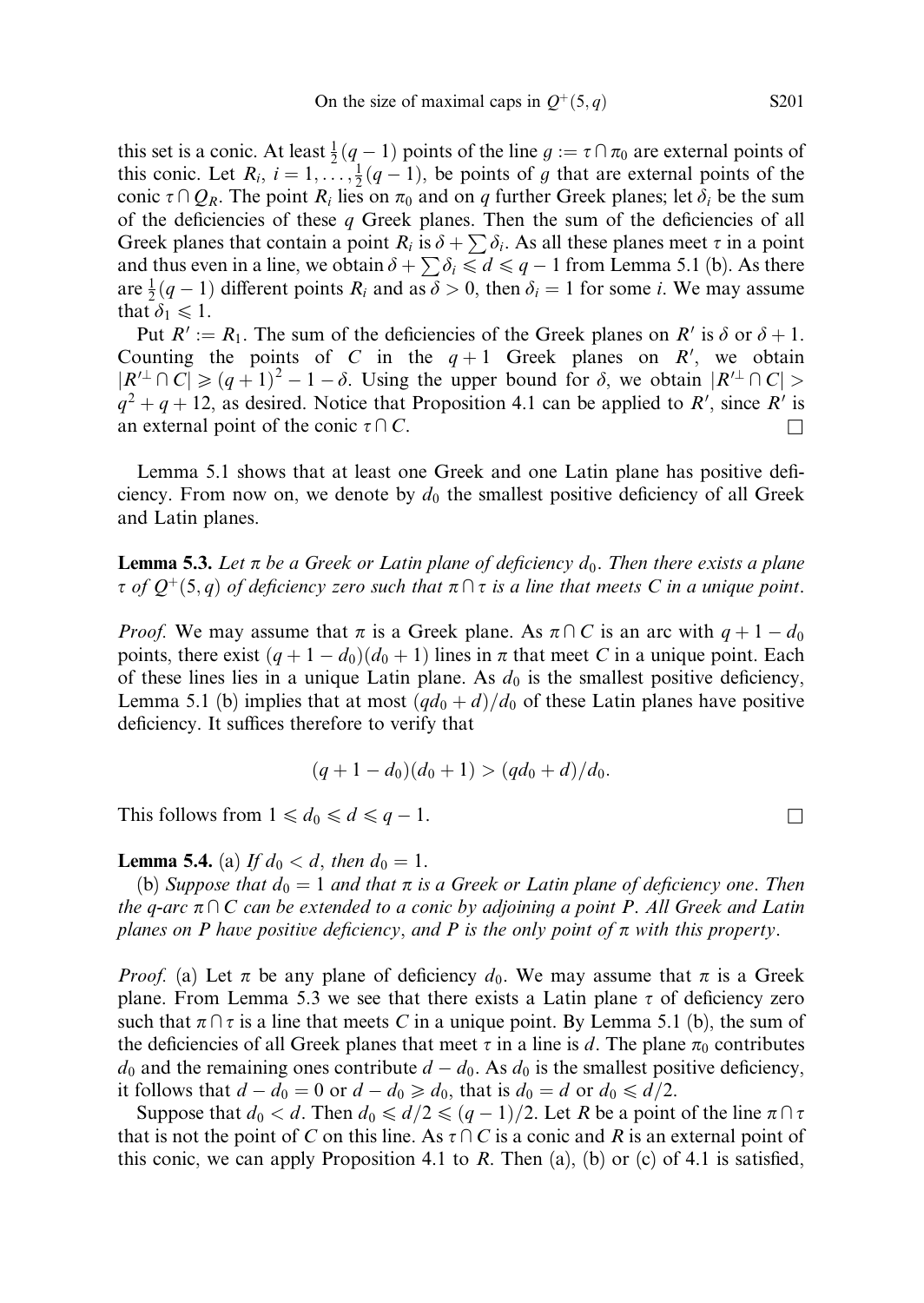since (d) is excluded by Lemma 5.2. As  $|\pi \cap C| = q + 1 - d_0$  and  $2d_0 \leq q - 1$ , Proposition 4.1 shows that  $\pi \cap Q_R$  is a conic containing the arc  $\pi \cap C$ .

Exactly  $(q + 1 - d_0)d_0$  lines of  $\pi_0$  meet C in one and  $Q_R$  in two points. Assume that one of these lines has the property that the Latin plane  $\tau_0$  on this line has deficiency zero. Then let R' be the point on the line  $\pi \cap \tau_0$  that lies in  $Q_R$  but not in C. Then  $R' \notin C$  and  $R'$  is an external point of the conic  $\tau_0 \cap C$ . We can thus apply Proposition 4.1 and obtain a quadric  $Q_{R'}$  of  $R'^{\perp}$  with  $R' \notin Q_{R'}$ . As  $\pi$  has deficiency  $d_0 \le d/2$ , the same proposition shows that  $\pi \cap Q_{R'}$  is a conic containing  $\pi \cap C$ . Then  $\pi \cap Q_R$  and  $\pi \cap Q_{R'}$  are conics containing the arc  $\pi \cap C$ . As  $|\pi \cap C| = q + 1 - d_0 \geq 5$ , then both conics share five points and hence they are equal. However, by the choice of R', the point R' lies in  $\pi \cap Q_R$ , and as  $R' \notin Q_{R'}$ , the point R' does not lie in  $\pi \cap Q_{R}$ , contradiction.

Hence, the  $(q + 1 - d_0)d_0$  lines that meet  $\pi \cap C$  in one and  $\pi \cap Q_R$  in two points have the property that the Latin plane on it has positive deficiency and thus deficiency at least  $d_0$ . The sum of the deficiencies of the Latin planes that meet  $\pi$  in a line is thus at least  $(q + 1 - d_0)d_0^2$ . Then Lemma 5.1 (b) gives  $(q + 1 - d_0)d_0^2 \le d_0q + d$ . As  $2d_0 \leq d \leq q-1$ , it follows that  $d_0 = 1$ .

(b) We may assume that  $\pi$  is a Greek plane. As the arc  $\pi \cap C$  has q points, it can uniquely be extended to a conic by adjoining a point  $P$ . The arguments of the proof of Part (a) show that each of the q lines of  $\pi$  on P that meet  $\pi \cap C$  has the property that the Latin plane on it has positive deficiency. Thus  $P$  lies on at least  $q$  Latin planes of positive deficiency. As  $d < q$ , Lemma 5.1 (b) implies that every Greek and Latin plane on  $P$  has positive deficiency. As the sum of the deficiencies of the Latin planes that meet  $\pi$  in a line is  $q + d$  (Lemma 5.1), at most  $q + d \leq 2q - 1$  Latin planes of positive deficiency meet  $\pi$  in a line. This implies that P is unique.

**Lemma 5.5.** Suppose that there exists a point  $R \in Q^+(5,q) \setminus C$  for which conclusion (b) of Proposition 4.1 holds. Then  $|C| = q^3 + q^2 + 2$  and C satisfies conclusion (a) of Theorem 1.2, which is the following:

There exists a line h of  $Q^+(5,q)$  with  $|h\cap C|=2$ . The two planes of  $Q^+(5,q)$  on h meet C only in the two points of  $h \cap C$ . Every other plane of  $Q^+(5, q)$  on one of the  $q-1$  points P of h C meets C in a q-arc that can be extended to a conic by adjoining P. All other planes of  $Q^+(5,q)$  meet C in a conic.

*Proof.* From (b) of Proposition 4.1 we find a plane  $\pi_0$  on R that meets C in exactly two points  $P_1$  and  $P_2$  in C, such that the line  $h := P_1P_2$  has the following properties. The point R does not lie on h (since  $R \notin Q$  and  $h \subseteq Q$  in (b) of Proposition 4.1). The  $q - 1$  Latin planes through R and one of the  $q - 1$  points P of  $h \setminus \{P_1, P_2\}$  meet C in a  $q$ -arc, which can be completed to a conic by adjoining  $P$ .

For these  $q - 1$  points P, Lemma 5.4 shows that all Greek and Latin planes on P have positive deficiency. This gives apart from  $\pi_0$  another  $(q - 1)q$  Greek planes of positive deficiency. As  $\pi_0$  has deficiency  $q - 1$ , and as the sum of the deficiencies of all Greek planes is  $d(q + 1) \leqslant (q - 1)(q + 1)$  (Lemma 5.1 (a)), it follows that  $d = q - 1$ , that these  $(q - 1)q$  Greek planes have deficiency one, and that every other Greek plane except  $\pi_0$  has deficiency zero.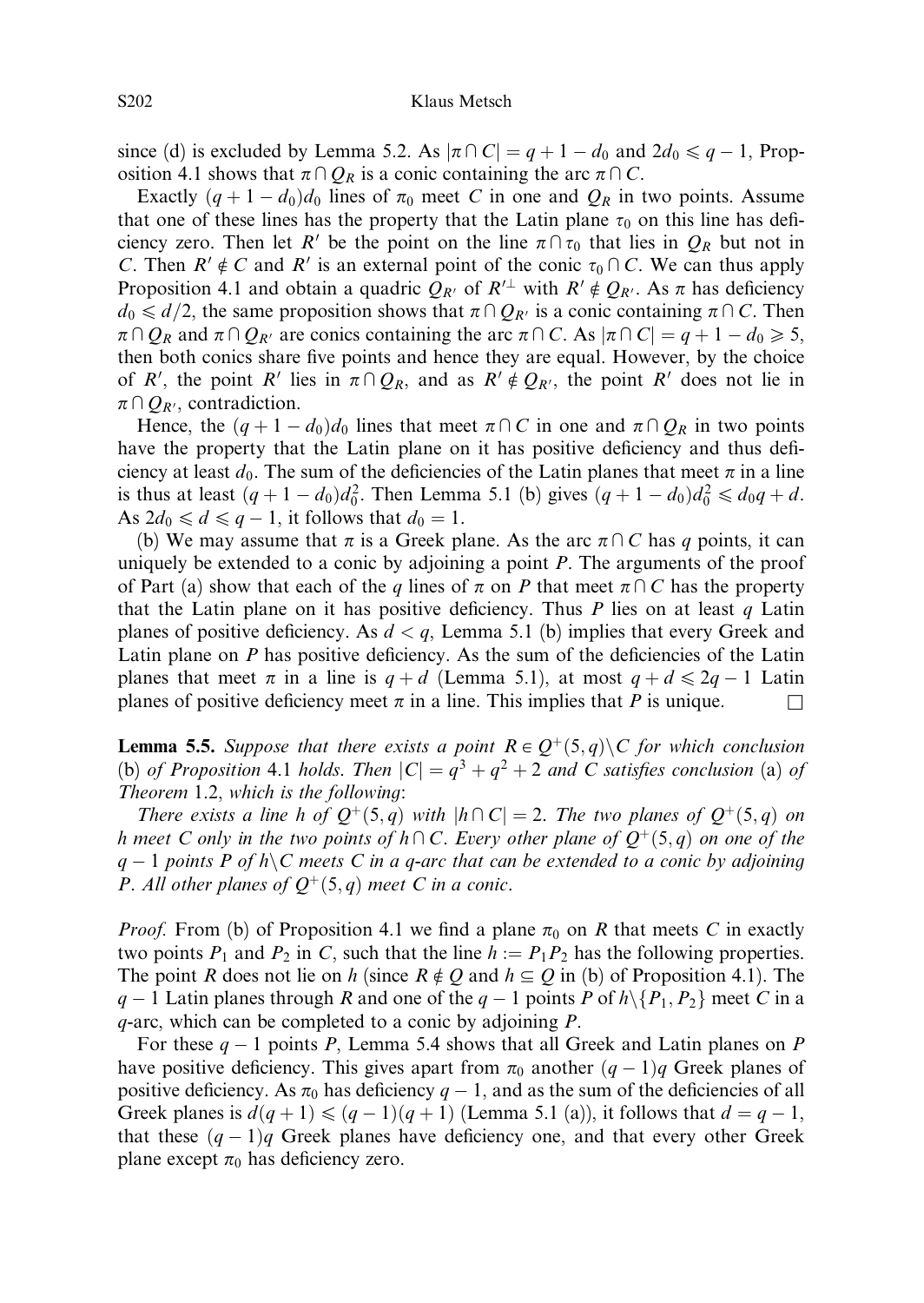Consider  $P \in h$  with  $P \neq P_1, P_2$ . The sum of the deficiencies of the  $q + 1$  Greek planes on P is  $2q - 1$ . By Lemma 5.1 (b), the same is true for the Latin planes on P. Thus, if  $\tau_0$  is the Latin plane on h, then the sum of the remaining q Latin planes on P is  $2q - 1 - d_{\tau_0}$ . As there are  $q - 1$  choices for P, we obtain  $d_{\tau_0}$  +  $(q-1)(2q-1-d_{\tau_0}) \le d(q+1)$  from Lemma 5.1 (a). This gives  $d_{\tau_0} = q-1$ , and as for the Greek planes, we see that the other  $(q - 1)q$  Latin planes on the points P have deficiency one.

Thus,  $\pi_0$  and  $\tau_0$  have deficiency  $q-1$ , the Greek and Latin planes other than  $\pi_0$ and  $\tau_0$  on a point P of  $h \setminus \{P_1, P_2\}$  have deficiency one, and all other Greek and Latin planes have deficiency zero.

Consider any Greek or Latin plane  $\sigma$  of deficiency one. Then  $\sigma$  meets h in a point P with  $P \notin C$ . We have seen that all Greek and Latin planes on P have positive deficiency. Then Lemma 5.4 (b) shows that P extends the q-arc  $\sigma \cap C$  to a conic.

**Lemma 5.6.** If  $d_0 = 1$ , then  $|C| = q^3 + q^2 + 2$  and C satisfies conclusion (a) of Theorem 1.2.

*Proof.* Suppose  $d_0 = 1$  and consider a plane  $\pi$  that meets C in q points. We may assume that  $\pi$  is a Greek plane. Then the q-arc  $\pi \cap C$  can be extended to a conic by adjoining one point  $P$  and all Greek and Latin planes on  $P$  have positive deficiency (Lemma 5.4).

Consider the q lines  $t_1, \ldots, t_q$  of  $\pi$  that are tangents to  $C_{\pi}$  in a point of  $\pi \cap C =$  $C_{\pi} \setminus \{P\}$ . By Lemma 5.1 (b), the sum of the deficiencies of the Latin planes that meet  $\pi$  in a line is  $q + d \leq 2q - 1$ . As the  $q + 1$  Latin planes on P have positive deficiency, we see that at least two of lines  $t_i$  have the property that the Latin planes on it have deficiency zero.

As C is a maximal cap, the set  $C \cup \{P\}$  is not a cap. Hence, there exists a line g of  $Q^+(5,q)$  on P that meets C in two points. This line does not lie in  $\pi$ . Let  $\tau$  be the Latin plane on g. Then  $\pi$  and  $\tau$  meet in a line l on P. This line meets  $\pi \cap C$  in at most one point. Thus, at most one of the lines  $t_i$  meets  $l$  in a point of  $C$ . From the above arguments, it follows therefore that we find one line  $t = t_i$  such that the point  $R := t \cap l$  is not in C and such that the Latin plane  $\tau'$  on t has deficiency zero. Then  $\tau' \cap C$  is a conic and, as  $|t \cap C| = 1$ , the point R is an external point of this conic.

We can therefore apply Proposition 4.1 and obtain a quadric  $Q_R$  of  $R^{\perp}$  that satisfies one of the conclusions (a), (b), (c) of Proposition 4.1, since (d) is excluded by Lemma 5.2. This shows that for every Greek and Latin planes  $\sigma$  on R that meets C in more than three points, the set  $\sigma \cap Q_R$  is a conic that contains  $\sigma \cap C$ . Thus  $\pi \cap Q_R$  is a conic and therefore  $\pi \cap Q_R = (\pi \cap C) \cup \{P\}$ . This shows that  $P \in Q_R$ .

If conclusion (b) of Proposition 4.1 holds for  $R$ , then we are done by Lemma 5.5. Now we complete the proof by showing that conclusions (a) and (c) of Proposition 4.1 for the point R cannot occur.

Assume it is (a). Then  $R^{\perp} \cap C \subseteq Q_R$ . As  $|g \cap C| = 2$  and as the point P lies in  $g \cap Q_R$  but not in C, then g has three points in  $Q_R$ . But in the situation of 4.1 (a), every Greek and Latin plane on R (and thus the plane  $\tau$ ) meets  $Q_R$  in a conic, a contradiction.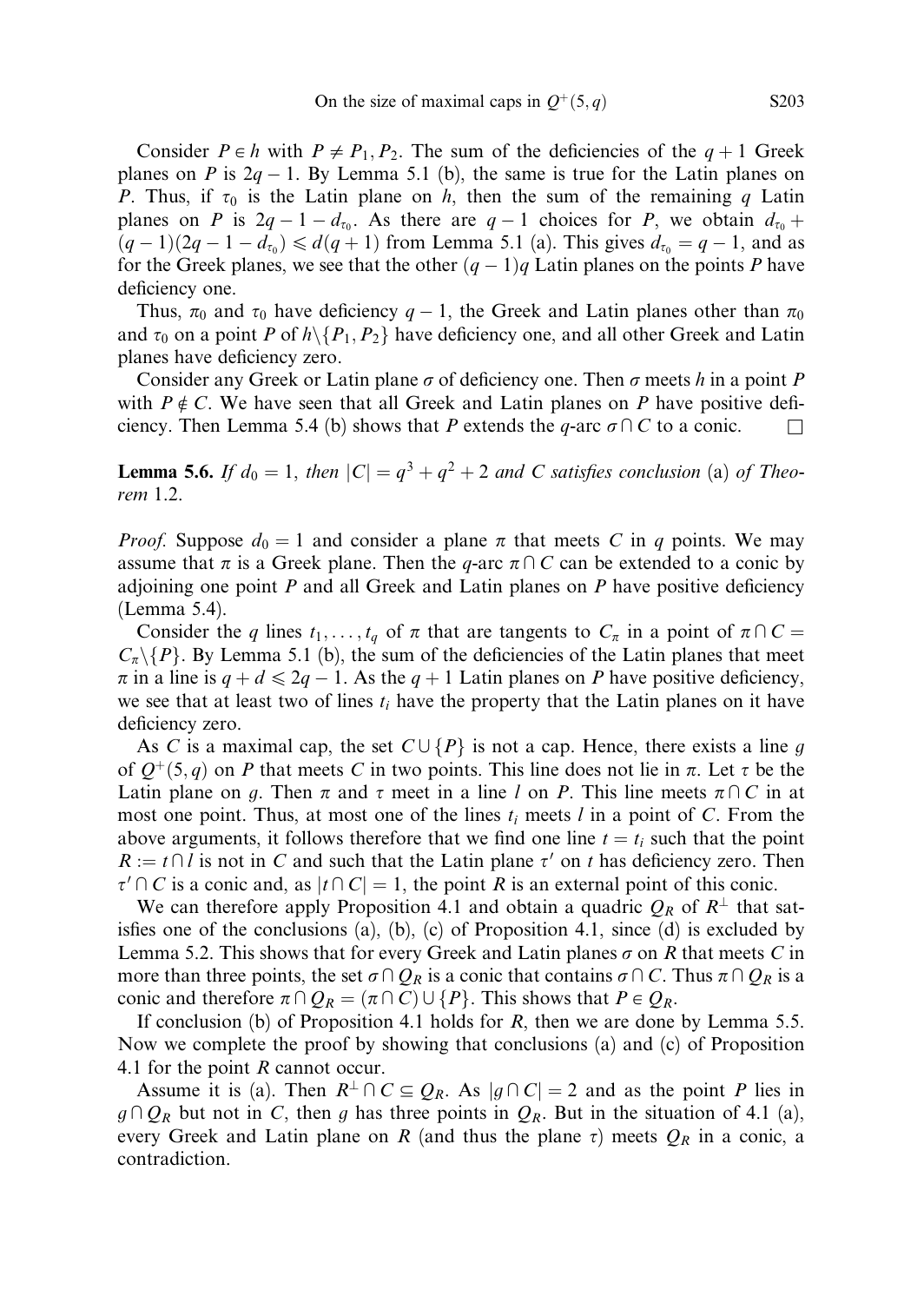Assume that it is (c), that is R lies on a Latin plane  $\tau_0$  and on a Greek plane  $\pi_0$ that meet  $Q_R$  each in exactly one point, and every other Greek or Latin plane  $\sigma$  on R meets  $Q_R$  in a conic and satisfies  $\sigma \cap C \subseteq \sigma \cap Q_R$ . This implies that every point of  $R^{\perp} \cap C$  that is not on the line  $\pi_0 \cap \tau_0$  lies in  $Q_R$ . The line g of the plane  $\tau$  contains the point P of  $Q_R$  and two more points of C. Thus it is not true that  $\tau \cap C \subseteq \tau \cap Q_R$  and that  $\tau \cap Q_R$  is a conic. Then  $\tau$  is not one of the planes  $\sigma$ , so we must have  $\tau_0 = \tau =$  $\langle R, g \rangle$ . Then P is the unique point of  $\tau_0 \cap Q_R$ . Then the two points of  $g \cap C$  lie in  $R^{\perp} \cap C$  but not in  $Q_R$ , so they must both lie on the line  $\pi_0 \cap \tau_0$ . Hence  $\pi_0 \cap \tau_0 = g$ . But this is not possible, as the line  $\pi_0 \cap \tau_0$  contains R and the line g does not.

**Lemma 5.7.** If  $d_0 > 1$ , then  $|C| = q^3 + q^2 + 2$  and C satisfies the conclusion (b) of Theorem 1.2.

*Proof.* As  $d_0 > 1$ , then  $d_0 = d$  by Lemma 5.4. Thus every plane  $\sigma$  of  $Q^+(5, q)$  has the property that  $\sigma \cap C$  is a conic, or that  $|\sigma \cap C| = q + 1 - d$ . Lemma 5.1 (a) shows then that there are exactly  $q + 1$  Latin and  $q + 1$  Greek planes that have deficiency d. Let  $\pi_0, \ldots, \pi_q$  and  $\tau_0, \ldots, \tau_q$  be the Greek and Latin planes of deficiency d. Lemma 5.1 (b) implies that every plane  $\pi_i$  meets every plane  $\tau_i$  in a line.

Lemma 5.1 (d) shows that every point of  $\pi_0$  lies on a Latin plane of positive deficiency. Thus, the  $q + 1$  lines  $\pi_0 \cap \tau_i$ ,  $j = 0, \ldots, q$ , cover all points of  $\pi_0$ . Thus, the  $q + 1$  lines  $\pi_0 \cap \tau_i$  pass through a common point P of  $\pi_0$  (this can be seen as follows: if P is the point of intersection of two of the lines, then every line l of  $\pi_0$  on P must be one of the lines, since otherwise q more lines would be needed to cover  $l$ ). Then all Latin planes  $\tau_i$  pass through P. Lemma 5.1 (d) shows then that also all Greek planes  $\pi_i$  pass through P. Hence all Greek and Latin planes on P have deficiency d while the other Greek and Latin planes meet C in a conic.

We have  $|\pi_0 \cap C| = q + 1 - d \ge 2$ . Let  $X \in \pi_0 \cap C$  with  $X \ne P$ . Then X lies on  $d+1 \geq 2$  lines of  $\pi_0$  that contain no further point of C. Let l be a line of  $\pi_0$  on X that contains no further point of C and that does not pass through P. As  $|\pi_0 \cap C|$  =  $q + 1 - d \leq q$ , there exists a line h of  $\pi_0$  on P that contains no point of C except possibly P (we do not know whether or not P is in C). Let R be the point in which  $l$ and h meet. We may assume that  $\tau_0$  is the Latin plane on h.

The Latin plane on  $l$  does not contain  $P$  and meets  $C$  therefore in a conic. Also, since  $l \cap C = X$ , the point R is an external point of this conic. Then we can apply Proposition 4.1 and obtain a quadric  $Q_R$  of  $R^{\perp}$ . For each of the 2q Greek and Latin planes  $\sigma$  on R different from  $\pi_0$  and  $\tau_0$  we know that  $\sigma \cap C$  is a conic (since  $P \notin \sigma$ ) and that  $\sigma \cap C = \sigma \cap Q_R$  (Proposition 4.1). This gives  $(\pi_0 \setminus h) \cap C = (\pi_0 \setminus h) \cap Q_R$ . Recall that  $h \cap C = \emptyset$  or  $h \cap C = \{P\}$ . Also the point X lies in  $(\pi_0 \backslash h) \cap C$  and thus X belongs to  $Q_R$ . As  $Q_R$  is a quadric with  $R \notin Q_R$ , then  $\pi_0 \cap Q_R$  is a point, a line, or a conic. We show that the first case gives what we want, and that the two other cases lead to a contradiction.

Case 1.  $\pi_0 \cap Q_R$  is a point. This point must be X. Also  $\pi_0 \cap C = (h \cap C) \cup \{X\}$ , since  $(\pi_0 \backslash h) \cap C = (\pi_0 \backslash h) \cap Q_R$ . As  $|\pi_0 \cap C| \geq q + 1 - d \geq 2$ , this gives the following. We have  $|\pi_0 \cap C| = 2$ , the point P lies in C, and the two points of  $\pi_0 \cap C$  are X and P. Hence  $d = q - 1$  and  $P \in C$ . This is what we wanted to show.